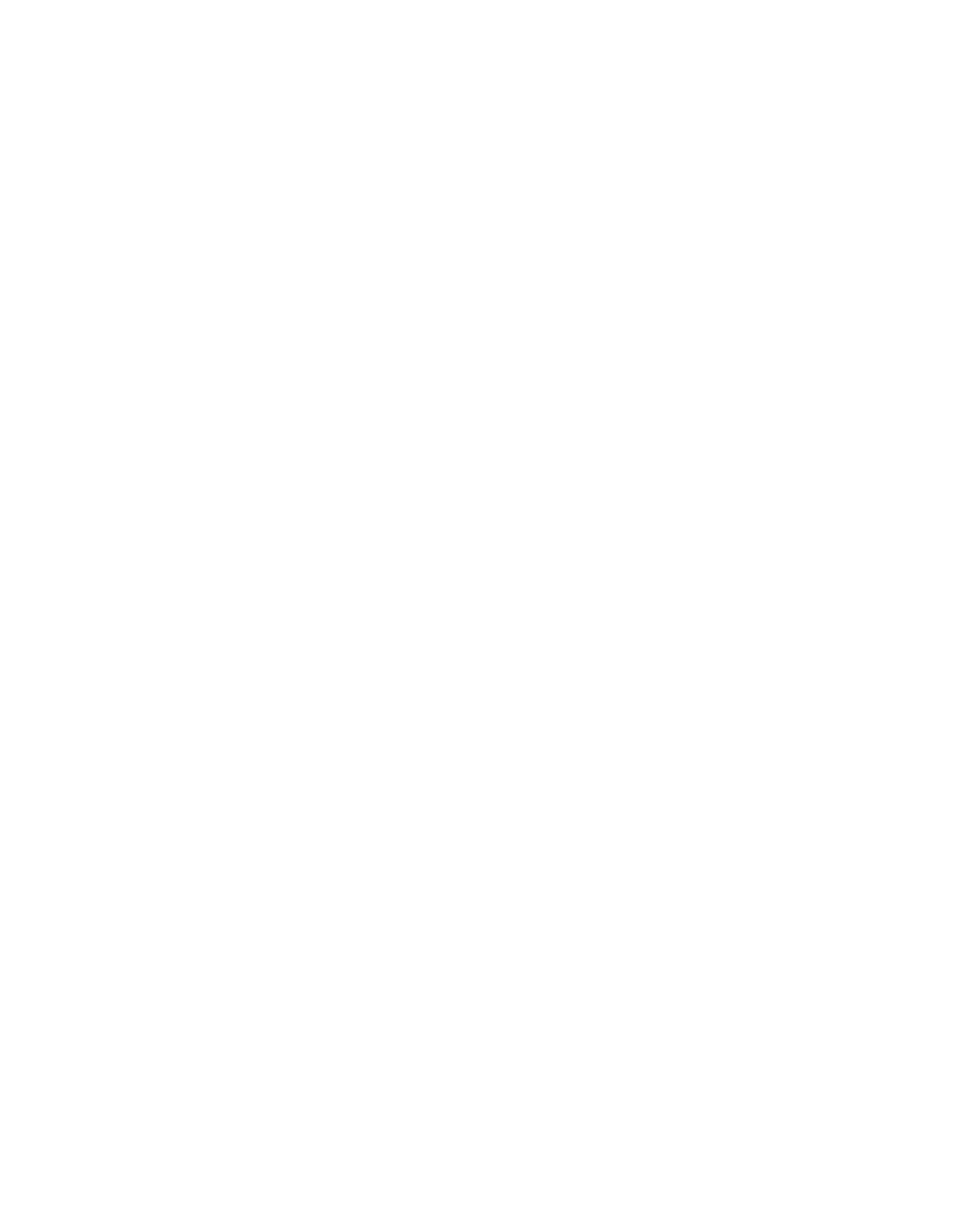# **Costs and Benefits of Strategic Acquisition of Limited Access Right-of-Way at Freeway Interchange Areas**

*FDOT Project Managers:*  Waddah Farah Joseph Santos Gary Sokolow

*Report prepared by:*  Kristine M. Williams, AICP Huaguo Zhou, PE, PhD Larry Hagen, PE



**Center for Urban Transportation Research** University of South Florida, College of Engineering 4202 E. Fowler Ave., CUT100 Tampa, FL 33620-5375

November 2004

*This research was conducted under a grant from the Florida Department of Transportation. The opinions, findings, and conclusions expressed in this report are those of the authors and not necessarily those of the Florida Department of Transportation.*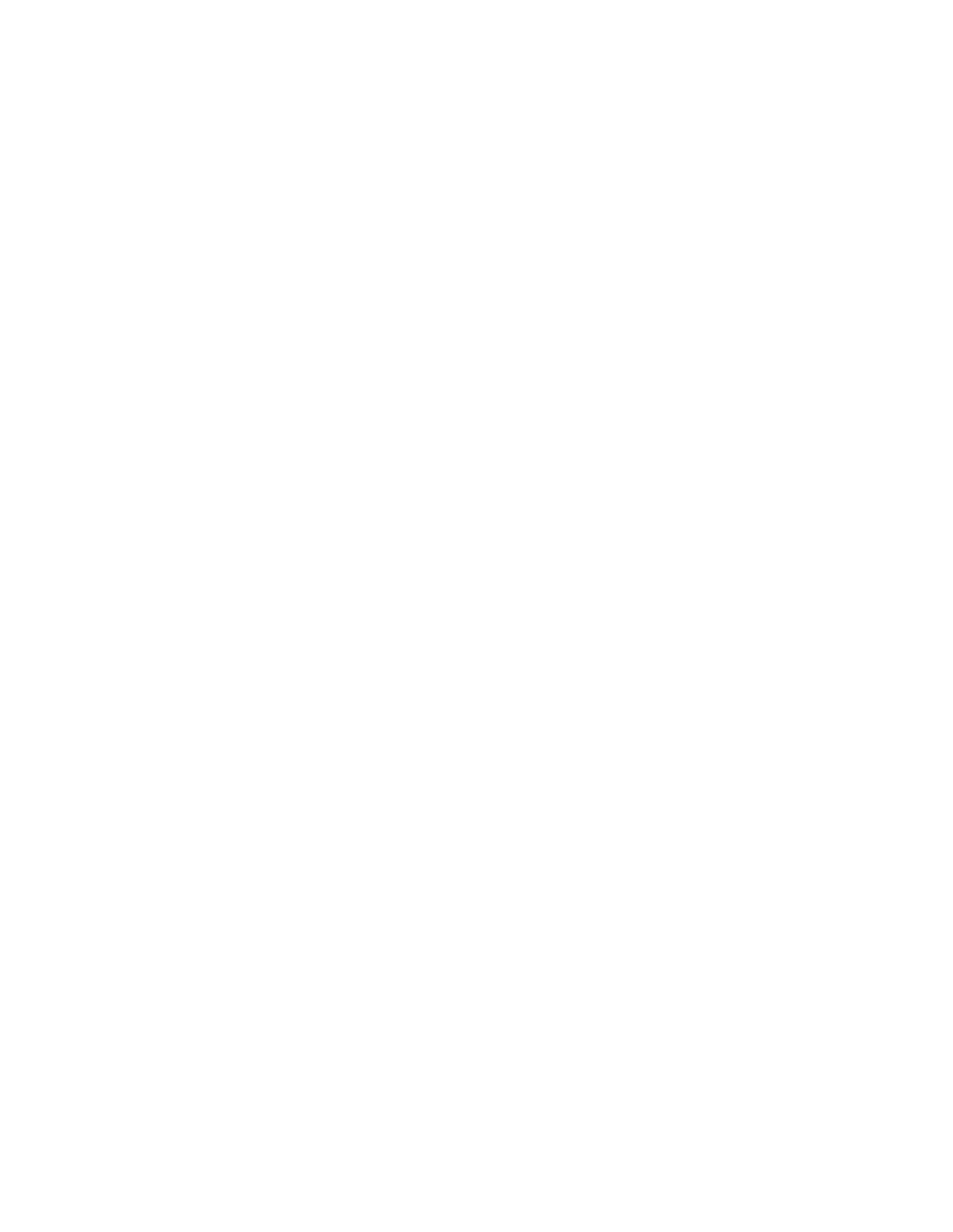| 1. Report No. FDOT: BC 353-43                                                                                                                                                                                                                                                                                                                                                                                                                                                                                                                                                                                                                                                                                                                                                                                                                                                                                                                                                                                           | 2. Government<br>Accession No.                                                                                                                | 3. Recipient's Catalog No.                                          |                   |  |  |
|-------------------------------------------------------------------------------------------------------------------------------------------------------------------------------------------------------------------------------------------------------------------------------------------------------------------------------------------------------------------------------------------------------------------------------------------------------------------------------------------------------------------------------------------------------------------------------------------------------------------------------------------------------------------------------------------------------------------------------------------------------------------------------------------------------------------------------------------------------------------------------------------------------------------------------------------------------------------------------------------------------------------------|-----------------------------------------------------------------------------------------------------------------------------------------------|---------------------------------------------------------------------|-------------------|--|--|
| 4. Title and Subtitle<br>Assessing the Costs and Benefits of Strategic Acquisition of Limited Access<br>Right-of-Way at Freeway Interchange Areas                                                                                                                                                                                                                                                                                                                                                                                                                                                                                                                                                                                                                                                                                                                                                                                                                                                                       | 5. Report Date: November<br>2004                                                                                                              |                                                                     |                   |  |  |
|                                                                                                                                                                                                                                                                                                                                                                                                                                                                                                                                                                                                                                                                                                                                                                                                                                                                                                                                                                                                                         |                                                                                                                                               | 6. Performing Organization<br>Code                                  |                   |  |  |
| 7. Author(s)<br>Kristine M. Williams, AICP, Huaguo Zhou, PE, PhD, Larry Hagen, PE                                                                                                                                                                                                                                                                                                                                                                                                                                                                                                                                                                                                                                                                                                                                                                                                                                                                                                                                       |                                                                                                                                               | 8. Performing Organization<br>Report No.                            |                   |  |  |
| 9. Performing Organization Name and Address                                                                                                                                                                                                                                                                                                                                                                                                                                                                                                                                                                                                                                                                                                                                                                                                                                                                                                                                                                             |                                                                                                                                               |                                                                     | 10. Work Unit No. |  |  |
| Center for Urban Transportation Research<br>University of South Florida, College of Engineering<br>4202 E. Fowler Ave., CUT100<br>Tampa, FL 33620-5375                                                                                                                                                                                                                                                                                                                                                                                                                                                                                                                                                                                                                                                                                                                                                                                                                                                                  |                                                                                                                                               | 11. Contract or Grant No.<br><b>BC</b> 353<br>Project Work Order 43 |                   |  |  |
| 12. Sponsoring Agency Name and Address                                                                                                                                                                                                                                                                                                                                                                                                                                                                                                                                                                                                                                                                                                                                                                                                                                                                                                                                                                                  |                                                                                                                                               | 13. Type of Report and Period<br>Covered                            |                   |  |  |
| Florida Department of Transportation<br>Office of Project Management, Research & Development<br>605 Suwannee Street, MS 30, Tallahassee, FL 32399                                                                                                                                                                                                                                                                                                                                                                                                                                                                                                                                                                                                                                                                                                                                                                                                                                                                       |                                                                                                                                               | 14. Sponsoring Agency Code                                          |                   |  |  |
| 15. Supplementary Notes                                                                                                                                                                                                                                                                                                                                                                                                                                                                                                                                                                                                                                                                                                                                                                                                                                                                                                                                                                                                 |                                                                                                                                               |                                                                     |                   |  |  |
| Supported by a grant from the Florida Department of Transportation                                                                                                                                                                                                                                                                                                                                                                                                                                                                                                                                                                                                                                                                                                                                                                                                                                                                                                                                                      |                                                                                                                                               |                                                                     |                   |  |  |
| 16. Abstract<br>Form DOT F 1700.7 (8-69)<br>The purpose of this research is to assess the cost effectiveness of purchasing additional limited access right-<br>of-way at the time of construction in lieu of retrofitting interchange areas after functional failure. The<br>findings indicate that the long term safety, operational, and fiscal benefits of purchasing additional limited<br>access ROW at interchange areas, significantly exceed the initial up-front right-of-way costs. This is<br>particularly true for new interchanges in areas where land has not yet been extensively subdivided and<br>developed. Additional research is suggested to further refine and expand upon the results. Nonetheless, the<br>magnitude of these results suggests that state transportation agencies and the traveling public could benefit<br>greatly by an increase in the amount of limited access right-of-way that is acquired at interchange areas to a<br>minimum $600'$ and a desirable $\frac{1}{4}$ mile. |                                                                                                                                               |                                                                     |                   |  |  |
| 17. Key Words<br>Access management, access control, interchange,                                                                                                                                                                                                                                                                                                                                                                                                                                                                                                                                                                                                                                                                                                                                                                                                                                                                                                                                                        |                                                                                                                                               |                                                                     |                   |  |  |
| limited access, right-of-way, cost-benefit analysis                                                                                                                                                                                                                                                                                                                                                                                                                                                                                                                                                                                                                                                                                                                                                                                                                                                                                                                                                                     | Available to public through the National Technical<br>Information Service (NTIS), 5285 Port Royal, Springfield,<br>VA 22181 ph (703) 487-4650 |                                                                     |                   |  |  |
| 19. Security Classif. (of this report)<br>Unclassified                                                                                                                                                                                                                                                                                                                                                                                                                                                                                                                                                                                                                                                                                                                                                                                                                                                                                                                                                                  | 21. 27 pages                                                                                                                                  | 22. Price                                                           |                   |  |  |
| Form DOT F 1700.7 (8-69)                                                                                                                                                                                                                                                                                                                                                                                                                                                                                                                                                                                                                                                                                                                                                                                                                                                                                                                                                                                                |                                                                                                                                               |                                                                     |                   |  |  |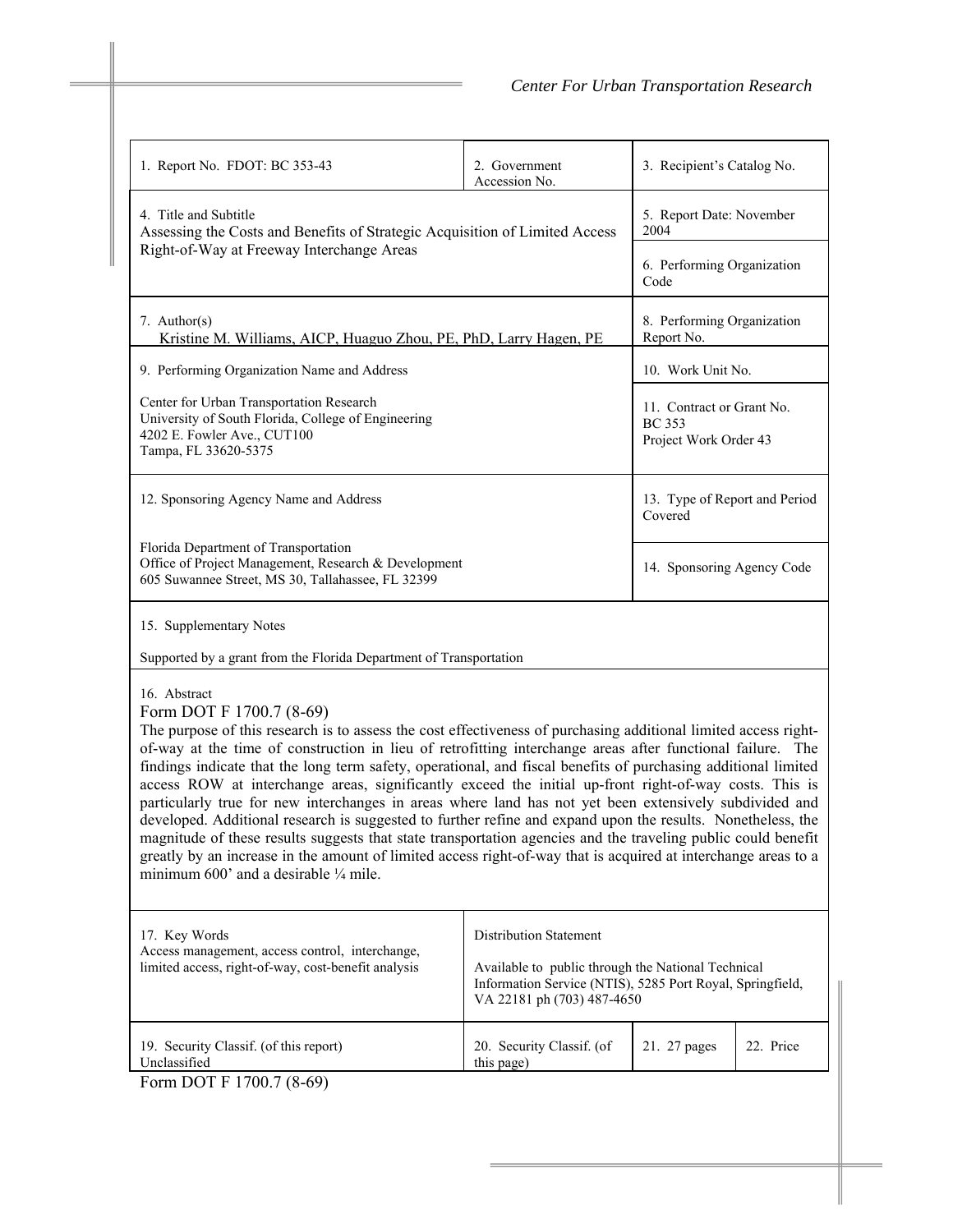# **Acknowledgements**:

#### *The authors would like to extend their appreciation to the FDOT project managers and the following individuals for their valuable assistance with this research.*

| <b>Bill McTier</b>  | Florida Department of Transportation, District 7 |
|---------------------|--------------------------------------------------|
| Peter Maass         | Florida Department of Transportation, District 7 |
| TA Anderson         | Florida's Turnpike Enterprise                    |
| Peggy Reichert      | Minnesota Department of Transportation           |
| Del Huntington      | Oregon Department of Transportation              |
| Chris Huffman       | Kansas Department of Transportation              |
| <b>Steve Foster</b> | Maryland Department of Transportation            |
| Frank Blankenau     | Nebraska Department of Roads                     |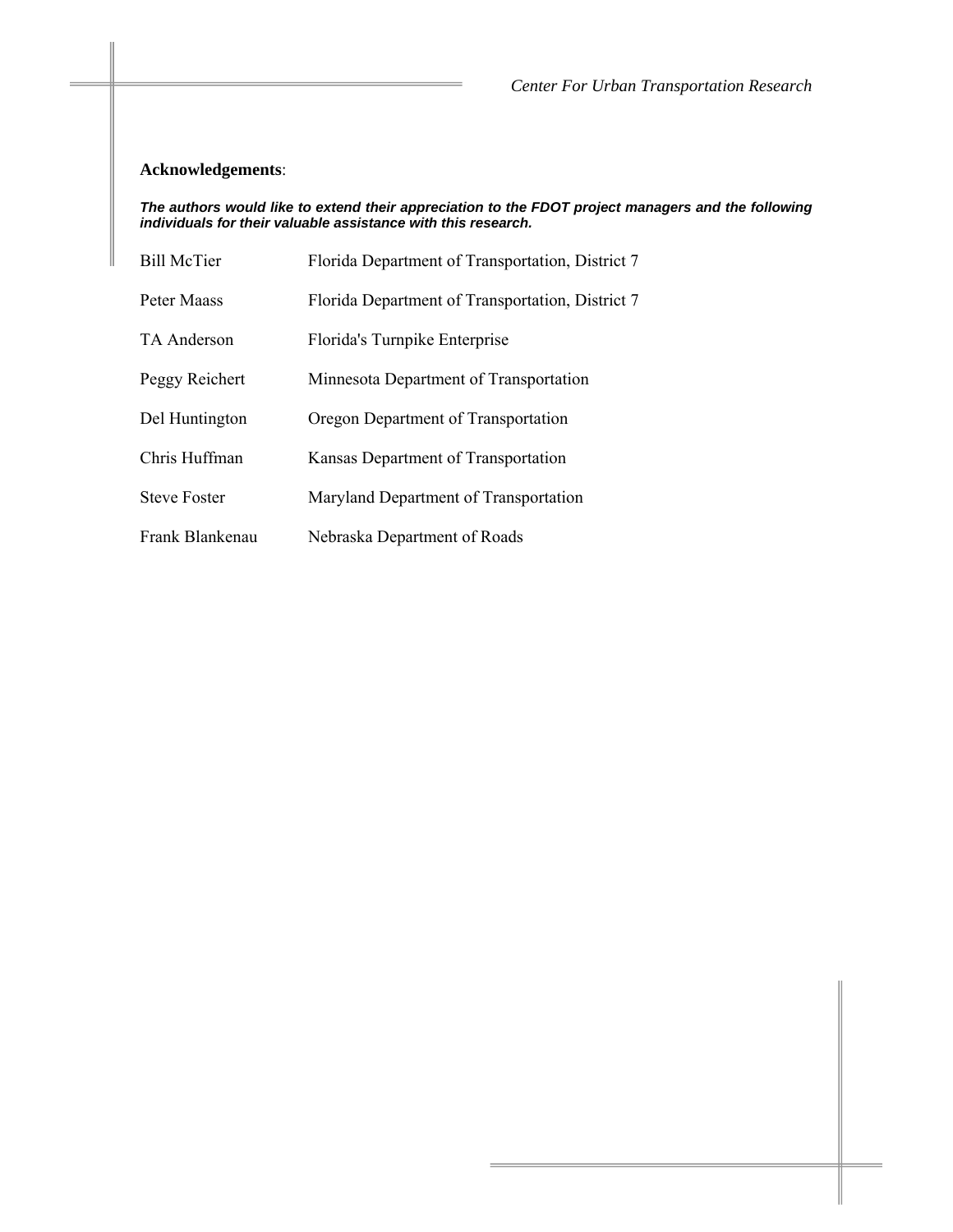| <b>Table of Contents</b> |
|--------------------------|
|                          |
|                          |
|                          |
|                          |
|                          |
|                          |
|                          |
|                          |
|                          |
|                          |
|                          |
|                          |
|                          |
|                          |
|                          |
|                          |
|                          |
|                          |
|                          |
|                          |
|                          |
|                          |
|                          |
|                          |
|                          |
|                          |
|                          |
|                          |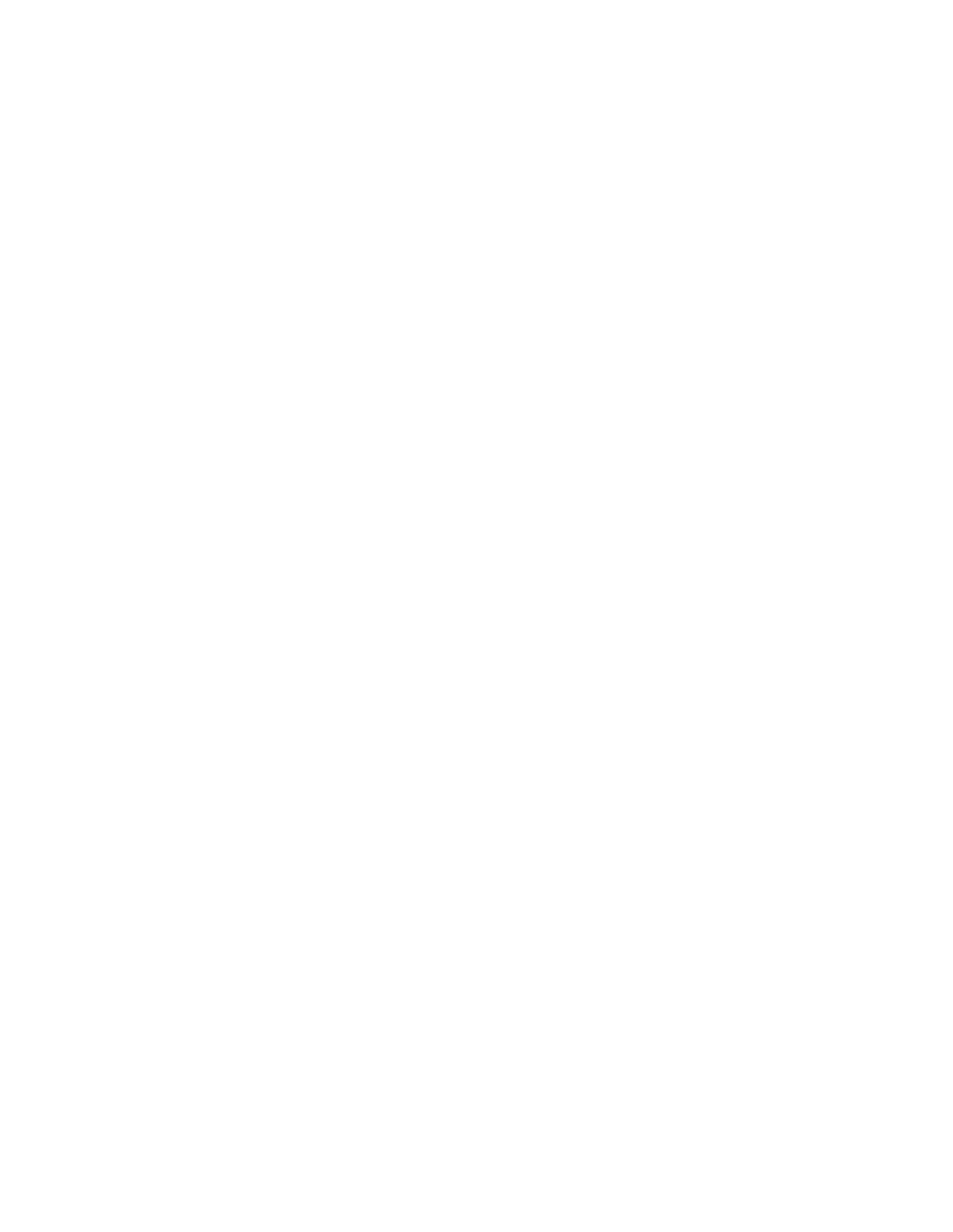# **INTRODUCTION**

Past research shows that access connections and signalized intersections within the functional area of an interchange can adversely impact safety and operations at the interchange and on the freeway. A variety of transportation problems occur when driveways and intersections are too close to interchange ramps. Signalized intersections too close to ramp termini can cause heavy volumes of weaving traffic, complex traffic signal operations, accidents, congestion, and traffic backing up the ramps on to the main line (*1*). Curb cuts and median openings near the ramp termini further compound these problems.

It follows, therefore, that avoiding access in the functional area of freeway interchanges through effective planning and access control will help to preserve traffic safety and operations and may eliminate or postpone the need for interchange improvements. Alternatively, access in the functional area of a freeway interchange could shorten the functional life of the interchange and lead to serious safety and operational problems on the mainline.

Although controlling access in the functional area of interchanges does have obvious safety and operational benefits, the cost-effectiveness of strategically acquiring additional limited access right of way for this purpose has not been examined. Is it cheaper, for example, to spend more of our limited transportation dollars on limited access right-of-way at the time an interchange is built, than to continue with current right of way acquisition practices? Would acquiring more access control in the vicinity of interchanges significantly postpone or avoid the need for interchange reconstruction? If so, will the up-front cost of acquiring more access control, be outweighed by the benefits of not having to reconstruct the interchange sooner than planned? And what are the safety implications if interchange area access is not effectively managed?

The Center for Urban Transportation Research (CUTR), under a grant from the Florida Department of Transportation (FDOT), is examining these important policy questions. The primary objective of the study is to assess the cost effectiveness of purchasing additional limited access right-of-way at the time of construction in lieu of retrofitting interchange areas after functional failure. The study is particularly important given the rapid growth and dramatic increase in right-of-way costs that has been observed in Florida over the past few decades.

# **BACKGROUND**

The methods used to control access have historically fallen into two areas — police power and eminent domain. Governments may exercise police power for access control for the health, safety, and welfare of the traveling public. Examples of police power techniques for interchange access management include policies and regulations for the spacing, design and permitting of access connections, service road ordinances, and implementing ordinances for access management plans. Police power activities are generally not compensable to property owners, if the regulation addresses a legitimate public health, safety, or welfare issue and is applied within the limits of the U.S. Constitution.

Eminent domain is the right of government to take private property for a public use with compensation to the property owner, and is the process under which transportation right-of-way is acquired for interchanges and other transportation facilities. Compensation is typically determined based upon market value, as well as any business or severance damages that may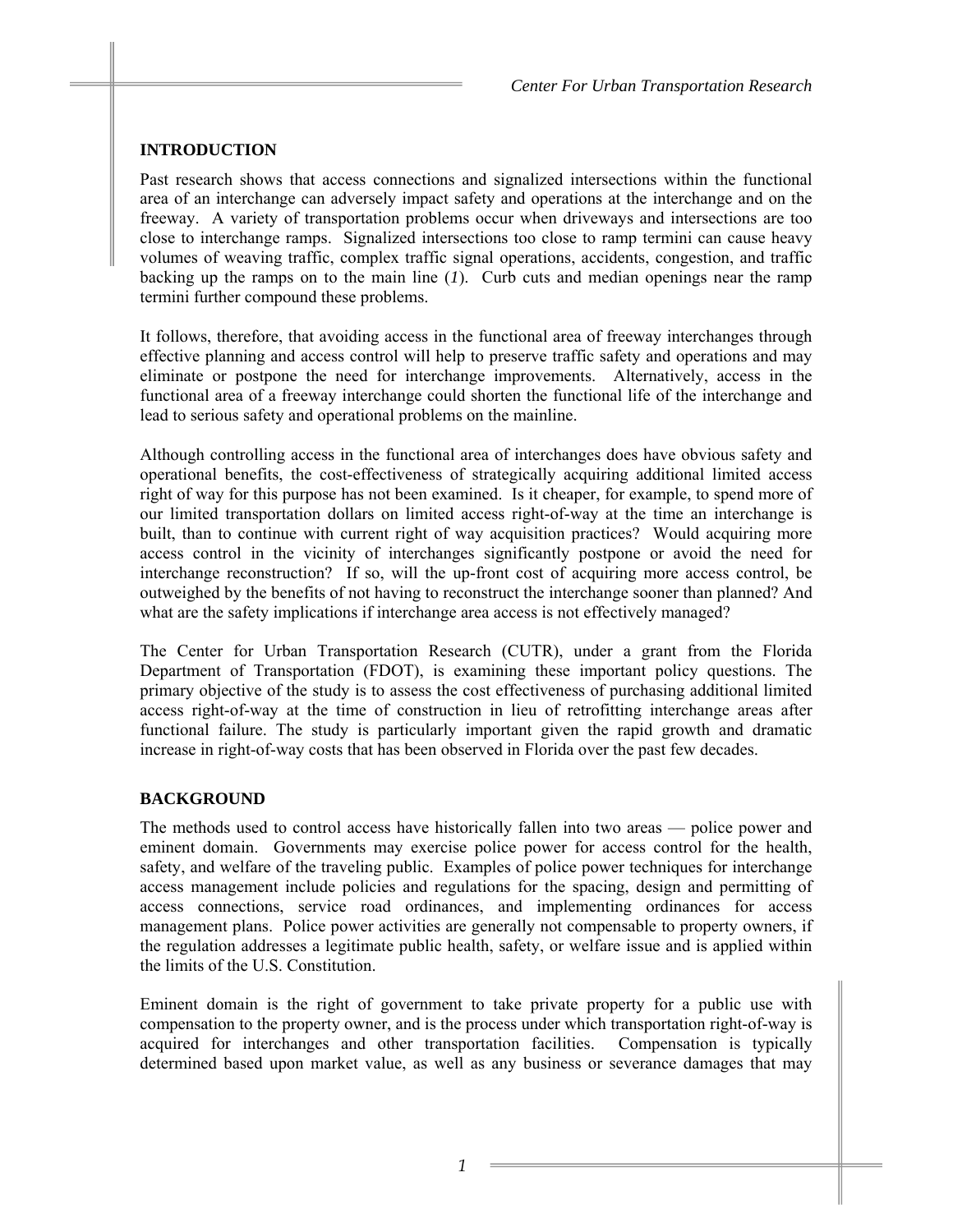have been incurred by the impacted site. The acquisition of limited access right-of-way not only involves the purchase of land for right-of-way, but acquiring a property's right to access, as well. A key issue in purchasing limited access right-of-way is whether reasonable access exists for the remainder of the site. Otherwise, transportation agencies may be required to purchase the entire property.

# **Historical Context**

The control of access around interchanges has been an issue for planners and engineers for decades. As early as the 1960's, Ross Netherton addressed this issue in *Control of Highway Access*, and concluded that interchange areas present special challenges concerning access management and land use control, due to the discrepancy in traffic volumes and speeds where the interchange connects with surface road systems (*2*). Managing this interface is critical to preserving the capital investments made in interchange areas (*3*).

Netherton noted that a properly planned and managed interchange area can become an economic asset for a community, while a poorly planned interchange can become a quagmire of reconstruction costs and property rights issues (*2*). He also noted that efforts to restrict access through police power had not been particularly effective in areas with high value property, because political pressure to allow access can be overwhelming (*2*). For these reasons, he advocated the purchase of access rights for control of interchange area access.

A 1968 study, which provided the basis for changes to Illinois access control policies for interchange areas, recommended expanding the acquisition of property access rights "in critical cross-route problem areas" (*4*). The study encouraged the development of a comprehensive plan for interchanges when the interchange is designed to discourage shallow frontages in the vicinity of interchanges and to redirect site frontage and access onto service drives or local streets. (Techniques for interchange area planning and access management are addressed in *Land Development and Access Management Strategies for Florida Interchange Areas,* CUTR 2000 (*5*).)

# **Current Practice**

Most state transportation agencies address limited access right-of-way in their roadway design manuals, which reflect policies of the American Association of State Highway and Transportation Officials (AASHTO). The AASHTO publication, *A Policy on Design Standards – Interstate System*, recommends that access control lines for interchanges "should extend beyond the ramp terminal at least 100 feet in urban areas and 300 feet in rural areas…However, in areas where the potential exists which would create traffic problems, it may be appropriate to consider longer lengths of access control" (6). Therefore, state interchange access control policies are still primarily limited to the immediate area of the interchange.

However, recent research suggests a shift in state policy in response to contemporary guidance emerging from AASHTO and the Transportation Research Board. The 2001 edition of the AASHTO *Policy on Geometric Design of Highways and Streets* ("Greenbook") provides more extensive treatment of the subject of interchange area access control than previous editions. It addresses the importance of access control on interchange crossroads and mentions techniques to control access (*7*). It also identifies elements to consider in determining appropriate access separations and access control distances in the vicinity of free-flowing ramps (Figure 1).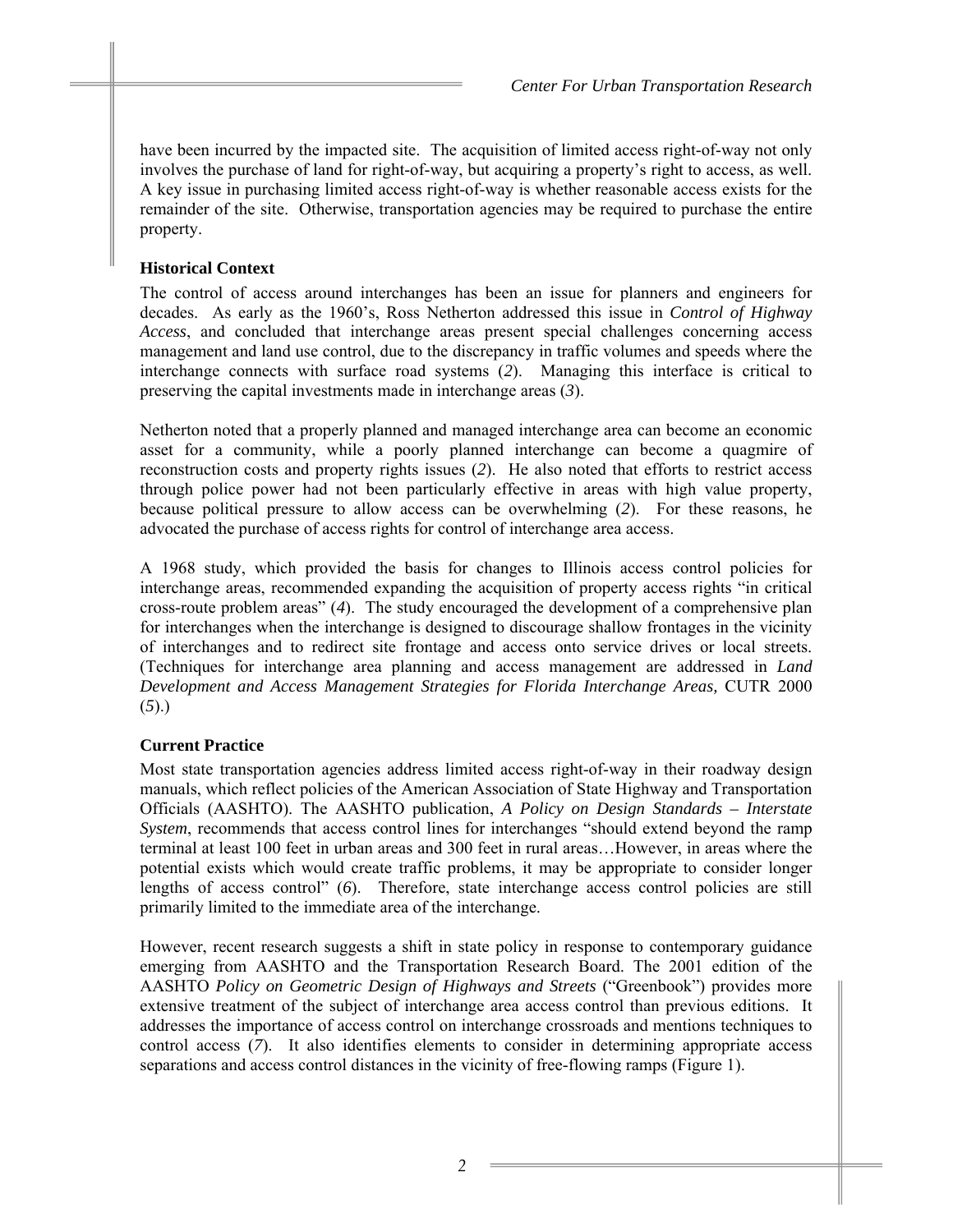

**Figure 1: Factors influencing the lengths of access control along an interchange crossroad.** (From A Policy on Geometric Design of Highways and Streets, Fourth Edition, © 2001 by the American Association of State Highway and Transportation Officials, Washington, DC. Used by permission. Documents may be purchased from the AASHTO bookstore at 1-800-231-3475 or online at http://bookstore.transportation.org.)

The most recent update to the state of the practice in interchange area access management is found in the *Access Management Manual* (TRB 2004), which builds upon work done in *NCHRP Report 420: Impacts of Access Management Techniques,* and research conducted for the Oregon Department of Transportation by Layton et al (*8, 9*)*.* These sources recommend access spacing standards for access on the crossroads at freeway interchanges which are well beyond the minimum provisions of AASHTO policy (Table 1).

|  |  | Table 1: Suggested Minimum Access Spacing Standards for 4-Lane Roads at Interchanges |
|--|--|--------------------------------------------------------------------------------------|
|--|--|--------------------------------------------------------------------------------------|

|                             | Area Type             |            |                    |  |  |
|-----------------------------|-----------------------|------------|--------------------|--|--|
| Access Type                 | Fully Developed Urban | Suburban   | Rural              |  |  |
|                             | $(35$ mph)            | $(45$ mph) | $(55 \text{ mph})$ |  |  |
| First Access from Off-Ramp  | 750                   | 990        | 1,320              |  |  |
| <b>First Median Opening</b> | 990                   | 1,320      | 1,320              |  |  |
| First Access Before On-Ramp | 990                   | 1,320      | 1,320              |  |  |
| First Major Signalized      |                       |            |                    |  |  |
| Intersection                | 2,640                 | 2,640      | 2,640              |  |  |

Source: *NCHRP Report 420*, TRB 1999 (*8*).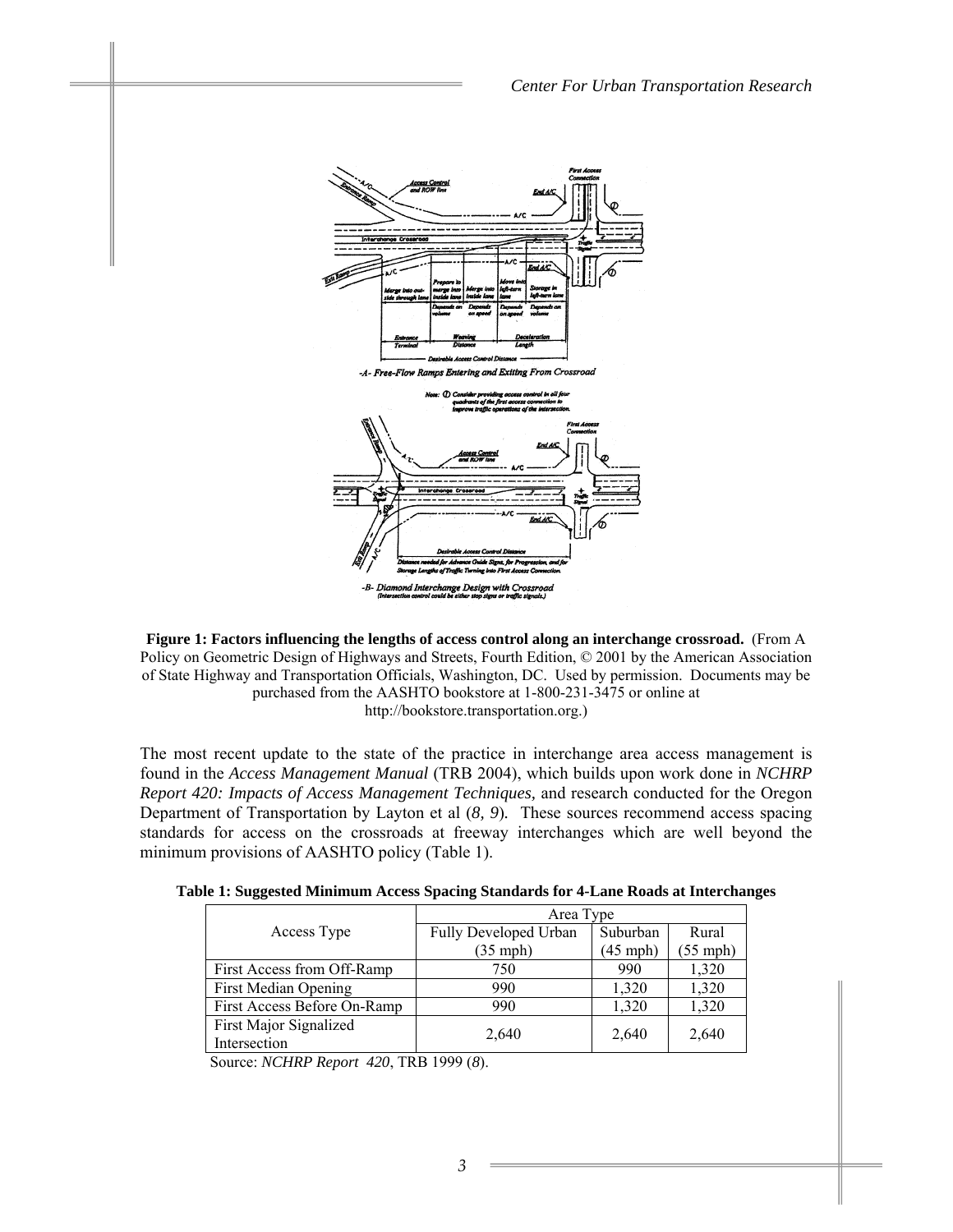Table 2 and Figure 2 illustrate the recommended access separation guidelines presented in *NCHRP 420*.

| Weaving - moving across through lanes   | 800 feet on two lane arterials<br>1200 feet on four lane arterials<br>1600 feet on six lane arterials   |  |  |
|-----------------------------------------|---------------------------------------------------------------------------------------------------------|--|--|
| Transition - moving into turn $lane(s)$ | 150 to 200 feet                                                                                         |  |  |
| Perception - reaction distance          | 100-150 feet                                                                                            |  |  |
| Storage                                 | Adequate for volume without overflow into through lane<br>(typically 200-300 ft. depending upon demand) |  |  |
| Distance to centerline of intersection  | $40-50$ feet                                                                                            |  |  |

|  |  | Table 2: Separation Distances from Interchange Exit Ramps |  |
|--|--|-----------------------------------------------------------|--|
|--|--|-----------------------------------------------------------|--|

*Source:* Guidelines adapted from *NCHRP 420* (*8*).



**Figure 2: Access Separation Distances** 

These guidelines recommend limiting unsignalized access on the crossroad for a distance of at least 750 feet from the end of the interchange ramp and separating signalized intersections from ramps by at least  $\frac{1}{2}$  mile. This is significantly more than the typical 100 to 300 feet of limited access right-of-way in use by most states. In response to these changing guidelines, several state transportation agencies have begun to revise their policies and practices to acquire more limited access right-of-way at interchanges. As noted in NCHRP Report 420: "Many states have established more stringent policies than AASHTO that reflect the importance of providing sufficient access control lengths and/or separation distances along crossroads (arterials) at interchanges" (*8*).

#### **Agency Practices**

A sample of state transportation agencies was contacted to obtain additional insight into current right-of-way acquisition practices at interchange areas. The majority of these agencies addressed the purchase of limited access right-of-way at interchanges in their Highway Design Manuals. The requirements varied from state to state, but most indicated that if additional limited access right-of-way is required, the reason is usually because of an identified safety issue. However, several states have programs specifically encouraging the acquisition of additional limited access right-of-way along critical roadways and interchanges. Summaries of these state practices are provided below.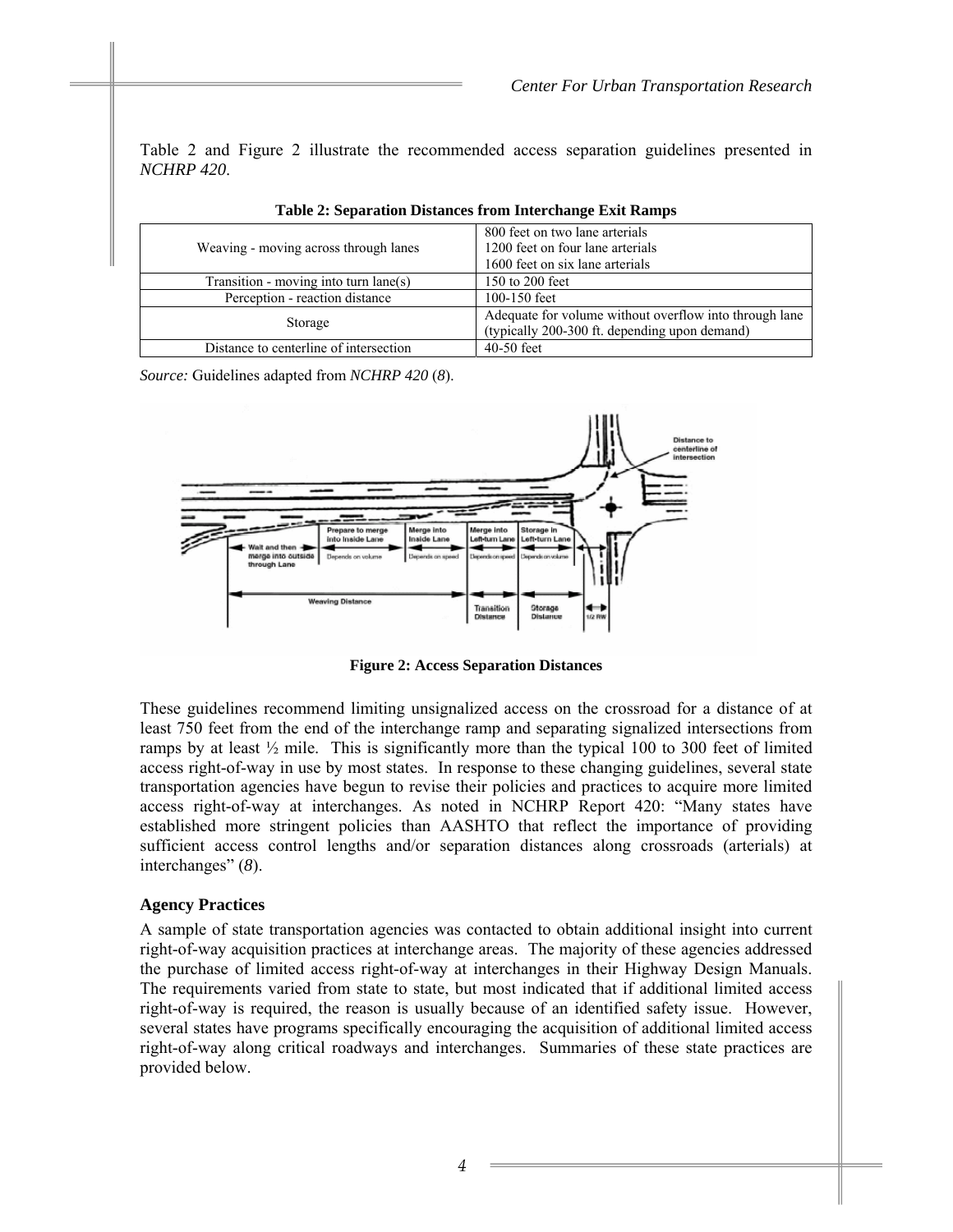# *Delaware*

The State of Delaware has two practices that merit discussion. The first is the Corridor Capacity Preservation Program, which advocates coordination between land use and transportation in the planning process (*10*). The program involves the designation of specific corridors to convert to limited access facilities and addresses the location of access at interchanges in the corridor management planning process.

The second practice is the purchase of development rights for corridor preservation. The Delaware Department of Transportation purchases development rights at specific rural locations, including interchanges, which allows the owner to retain title and continue using the land for agricultural purposes. Staff indicate that this practice helps maintain the rural nature of the area and prevents access problems, such as encroachment problems at interchanges. The practice is restricted to agricultural areas due to property costs.

## *Kansas*

The Kansas Department of Transportation's (KDOT) *Corridor Management Policy*, readopted in 2003, is dedicated to assisting local governments in limiting access to abutting properties on the State Highway System (*11*). Although the program does not specifically address interchanges, the policy does address corridors that include interchanges. The purpose of the policy is to create statewide consistency in transportation planning and to preserve access along important corridors. However, the policy is a guideline and therefore the access spacings are not mandated.

Each of the six districts in KDOT has a Corridor Management Plan that identifies transportation corridors experiencing development pressure and the need for increased management to preserve the functional integrity of the road. Cooperation with the local municipalities is of paramount concern to KDOT because the local jurisdictions control land use decisions and extensive communication is encouraged.

An example of KDOT's commitment to the control of access is in the District 6 Corridor Management Plan for the K-156 corridor near Garden City, Kansas. The K-156 corridor is a protected corridor because of its critical role as a commercial east-west corridor. KDOT and the local government believe that without access control the development pressure for direct access will jeopardize operations and safety along the road. Currently, there is no access control in place. KDOT is recommending the immediate purchase of access rights along K-156 for a minimum of two miles.

Staff note that access control is a priority of KDOT; the purchase of access rights or limited access right-of-way occurs whenever KDOT undertakes a road improvement project. There are no set distances for this purchase. If the improvement is one mile, staff indicate that they will try to purchase one mile of limited access right-of-way or as much limited access as they can acquire.

# *Ohio*

The Ohio Department of Transportation manages access at interchanges through two documents – the Ohio Design Manual and the Ohio Access Management Manual (*12, 13*). The *Ohio Design Manual*, dated December 1992, provides geometric design criteria for the construction and modification of roadways. Access Control Policy 801.25 addresses access for interchange areas as follows (see Figures 3 and 4):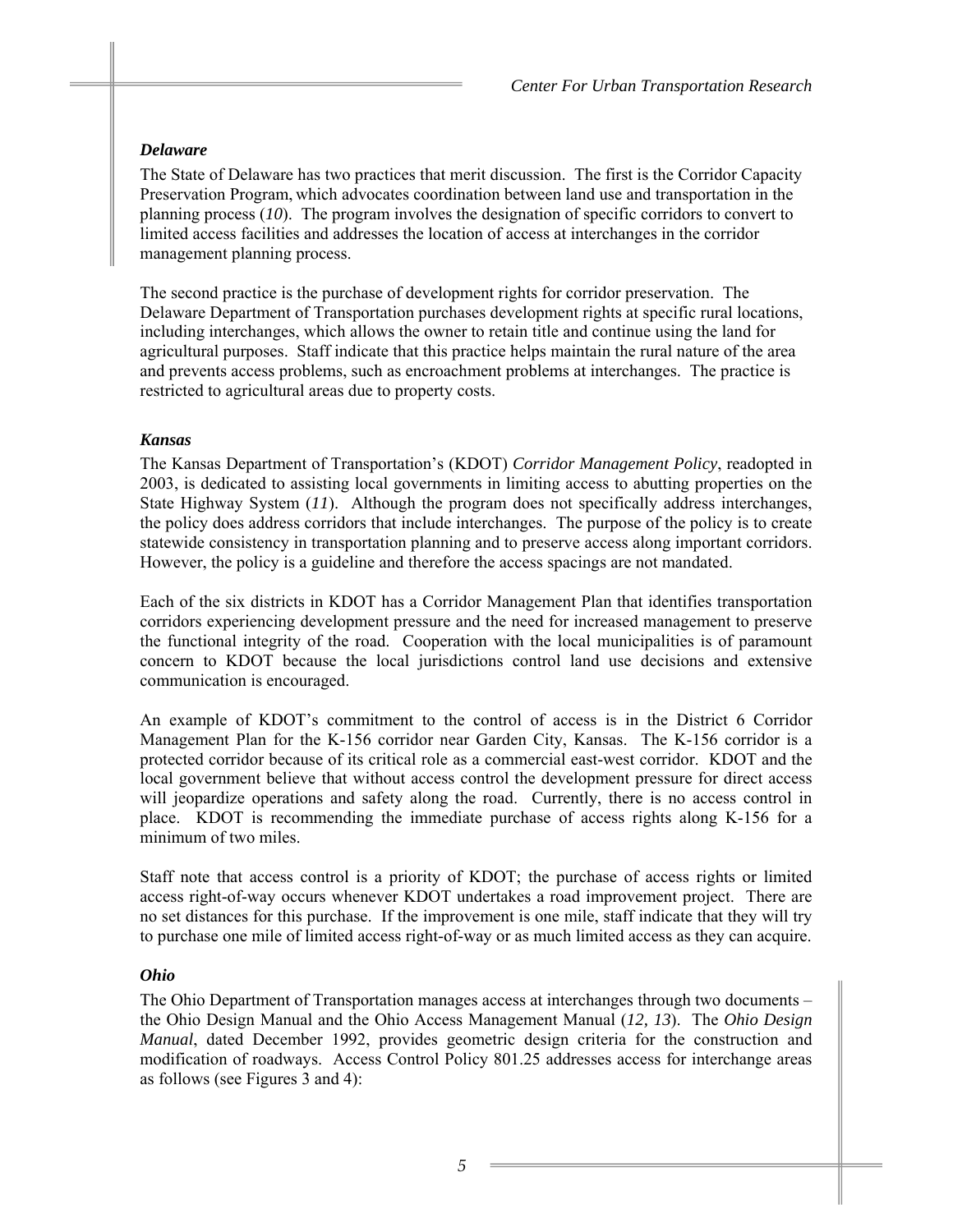"No access shall normally be allowed in intersecting highways adjacent to highway interchanges for a minimum of 600 feet at diamond-type interchanges and 1,000 feet at other types of interchanges. This distance applies to each direction along the intersecting highway, measured from the outer-most ramp terminal intersections with the highway, see figures 801-1 and 801-2 for additional details" (*12*).



**Figure 3: Limitations for Access at Diamond Interchanges (***Figure 801-1, 12***)** 



**Figure 4: Limitations for Access at Cloverleaf Interchanges (***Figure 801-2, 12***)** 

Ohio DOT attempts to obtain 600 feet of right-of-way around diamond interchanges and 1,000 feet of right-of-way around cloverleaf interchanges when possible. Staff indicated that one of the challenges faced is when the acquisition causes parcels to be landlocked. In this case, Ohio DOT will provide an access road to the nearest eligible access point. However, if there is only one parcel Ohio DOT must purchase the property, because Ohio state law prohibits the condemnation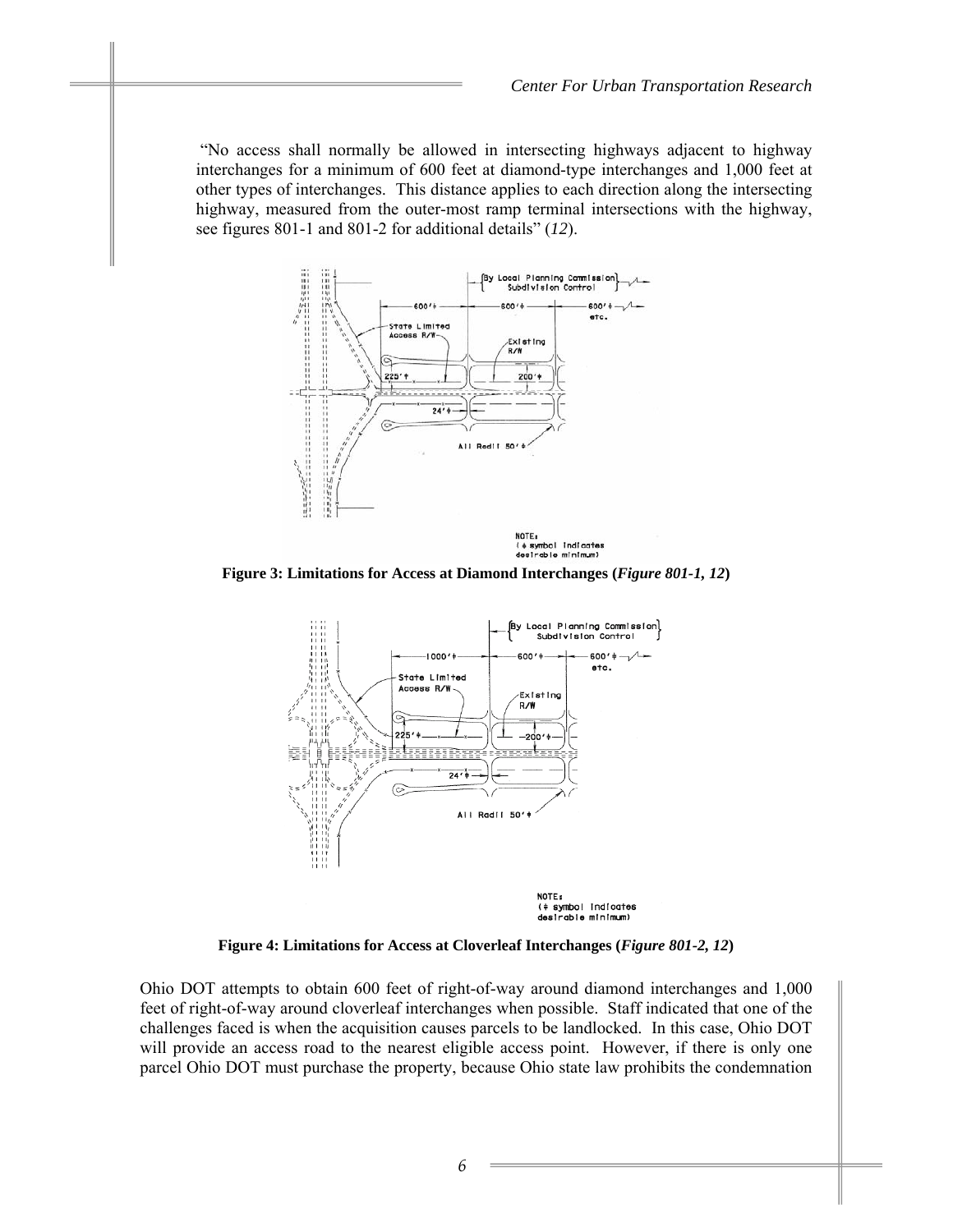of one party's property to benefit another party. Ohio DOT is proactive in its approach to managing interchange area access, but staff note that there is no standardized plan to purchase limited access right-of-way around interchanges; it is project specific.

#### *Oregon*

The Oregon Department of Transportation uses *Access Management Administrative Rules, Chapter 734, Division 51* to govern interchange area access (*14*).Oregon DOT manages all grade-separated interchange areas. At the time of an improvement, an interchange will be required to meet spacing standards or at least move in the direction of meeting the spacing standards. Oregon uses interchange area management plans to address right-of-way, access control, and land use. Table 3 shows the recommended spacing standards for freeways.

**Table 3: Minimum Spacing Standards Applicable to Freeway Interchanges with Multi-Lane Crossroads** 

| Category of<br><b>Type of Area</b> |                        | <i>Spacing Dimensions</i> |           |             |             |           |
|------------------------------------|------------------------|---------------------------|-----------|-------------|-------------|-----------|
| <b>Mainline</b>                    |                        | A                         |           |             |             | M         |
|                                    | Fully Developed Urban* | mile                      | 750 feet  | $1320$ feet | 990 feet    | 1320 feet |
| Freeway                            | Urban                  | l mile                    | 1320 feet | $1320$ feet | $1320$ feet | 1320 feet |
|                                    | Rural                  | 2 mile                    | 1320 feet | 1320 feet   | 1320 feet   | 1320 feet |

\* Fully Developed Urban Interchange Management Area occurs when 85% or more of the parcels along the developable frontage area are developed at urban densities and many have driveways connecting to the crossroad.



#### **Notes:**

- 1) If the crossroad is a state highway, these distances may be superseded by the Access Management Spacing Standards, providing the distances are greater than the distances listed in the above table.
- 2) No four-legged intersections may be placed between ramp terminals and the first major intersection.
- 3) No application shall be accepted where an approach would be aligned opposite a freeway or expressway ramp terminal (OAR 734-051-0070(4)(a)).
	- A= Distance between the start and end of tapers of adjacent interchanges
	- $X=$  Distance to the first approach on the right; right in/right out only
	- Y= Distance to first major intersection; no left turns allowed in this roadway section to the first major intersection
	- Z= Distance between the last right in/right out approach road and the start of the taper for the on ramp
	- M= Distance to first directional median opening. No full median openings are allowed in non-traversable medians.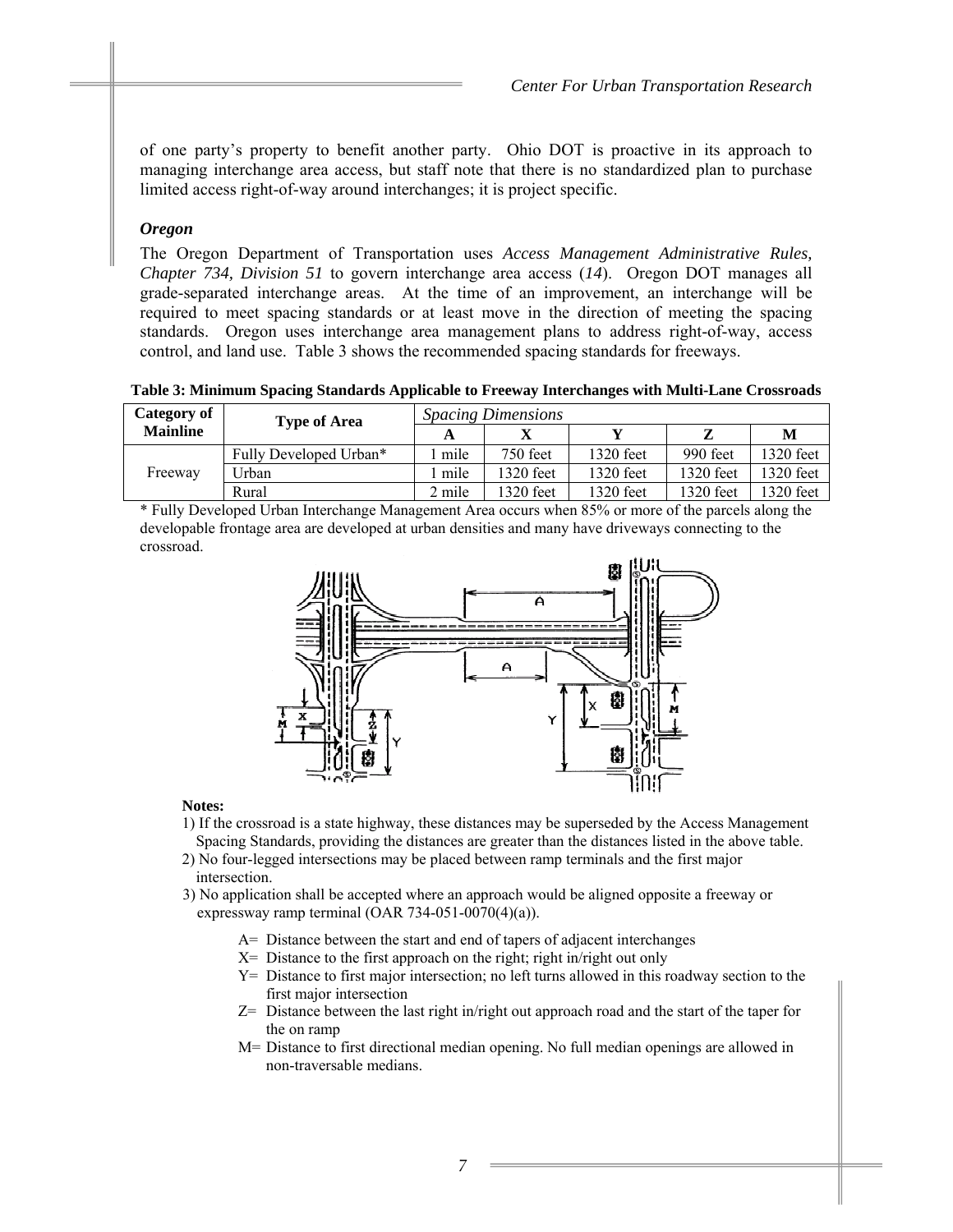In regard to limited access right-of-way, Oregon DOT tries to acquire access on all crossroads around new and existing interchanges. Whenever possible, this acquisition is for a distance of 1,320 feet. In practice, Oregon DOT staff indicated that the purchase of access rights around interchanges in Oregon is a thorny issue. One reason for this is a ruling of the Oregon courts that the right to access is a property right and that Oregon DOT must allow breaks in the access control line for that access. In other words, if a break in the access control line is inevitable, there would be no advantage to acquiring to limited access right-of-way and it would be more advantageous to rely on police powers for proper access management.

# *Minnesota*

The State of Minnesota has recently revised their access management policies. The current state policy, *Access Management Policy: Access Category System and Spacing Guidelines*, March 2002, recommends the nearest connection at an interchange to be at  $\frac{1}{2}$  mile. MnDOT staff believes that a statewide policy requiring a set amount of limited access right-of-way would not be practical in much of the state. Therefore, they prefer to advocate for the use of turn lanes and median control around interchanges, along with the MnDOT roadway design standard of 300 feet of full access control on either side of interchanges.

As an alternative to purchasing additional limited access right of way around interchanges, MnDOT staff are considering the use of Interchange Management Plans for each interchange. The Interchange Management Plans will combine modeling of future volumes and traffic operations simulations, with access management principles, to develop an appropriate plan for each interchange. Each access management plan would identify points of access, traffic signals, and roadway design elements, while addressing land use and the supporting road network. The emphasis will be on identifying existing non-conforming access points and bringing them into compliance.

# *Nebraska*

The Nebraska Department of Roads (NDOR) adopted an *Access Control Policy* in November 2002. The policy explains the benefits of access control and provides guidance on criteria to use in determining the extent of access control. NDOR controls access through both police power and the acquisition of access rights. During the initial stages of project development, NDOR determines if they will acquire access rights for their recommended minimum distance, which is 660 feet at freeway interchanges. Limited access right-of-way is then purchased in the right-ofway acquisition phase of the road project.

# *Florida*

The Florida Department of Transportation (FDOT) has several rules regulating access around interchange areas. The FDOT *Plans Preparation Manual* requires a minimum of 300 ft of limited access right-of-way beyond the end of the acceleration/deceleration lanes at rural interchanges and 100 ft. in urban areas. Additional rules that affect access and control the functional area of an interchange are in FDOT Rule 14-97. The standard set forth in FDOT Rule  $14-97.003(1)(i)$  for interchange areas is as follows:

"Connections and median openings on a controlled access facility located up to ¼ mile from an interchange area or up to the first intersection with an arterial road,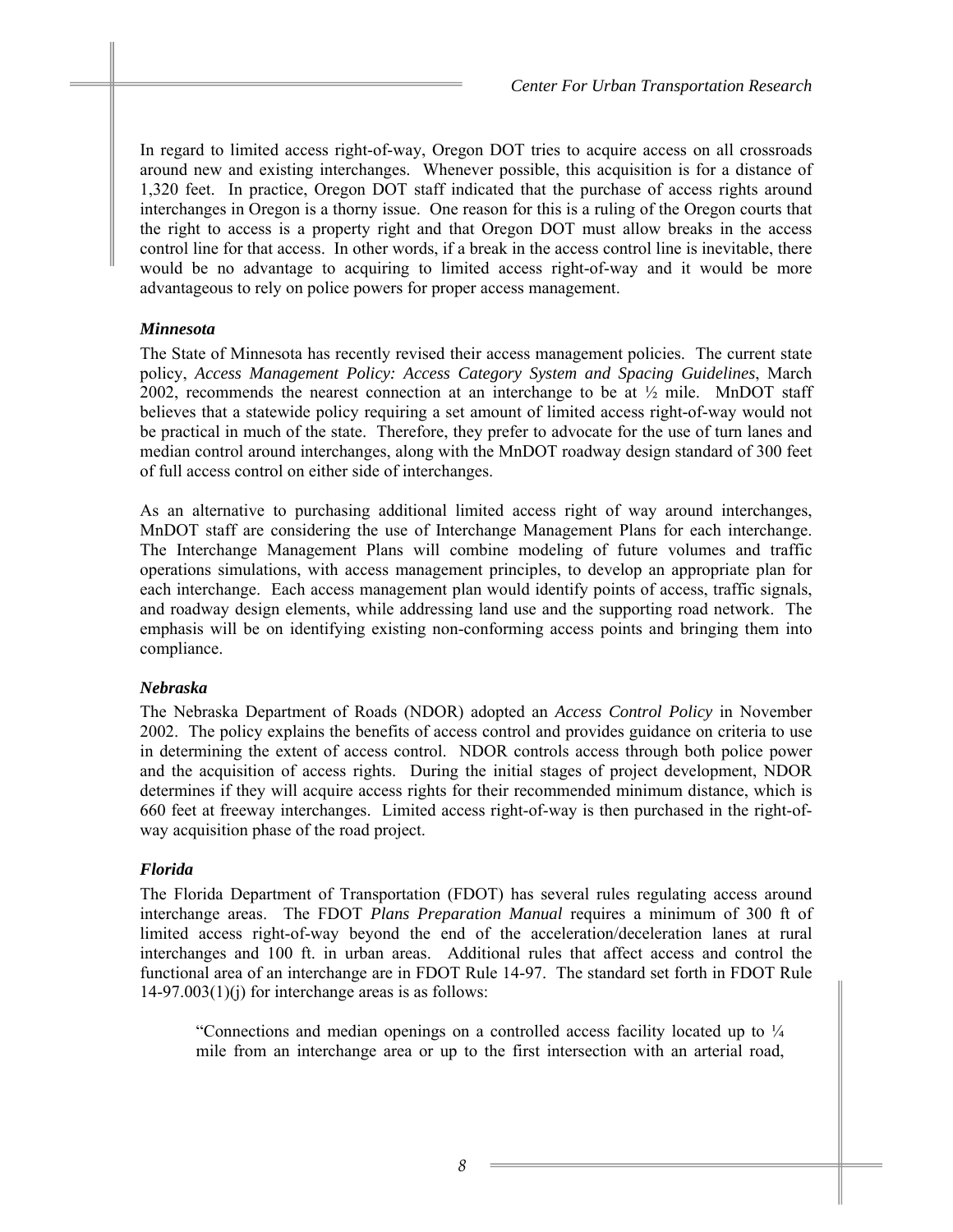whichever distance is less, shall be regulated to protect the safety and operational efficiency of the limited access facility and the interchange area..."

FDOT does acquire additional limited access right-of-way at freeway interchanges, but on a caseby-case basis and typically in response to identified safety issues. The Florida Turnpike Enterprise of FDOT routinely acquires additional LA ROW at new turnpike interchanges. For example, the Turnpike Enterprise acquired up to1020 ft of limited access right-of-way east of the new SR54/Suncoast Parkway interchange (see Figure 5).



#### **Figure 5: Limited access right-of-way for SR54/Suncoast Parkway Interchange. Source: Florida Turnpike Enterprise, 2000.**

Other tools that FDOT uses to control access include:

- *Permitting of access where interchanges exit onto a state highway*. Rule 14-97, FAC, establishes spacing standards for connections and median openings, which vary by access classification and posted speed of the state highway. FDOT can attach conditions on the type and use of access through the permitting process, as well as conditions for future closure of access where alternative access is provided.
- *The review of applications for new interchanges or modifications to existing interchanges.* The *Interchange Request Development and Review Manual* contains criteria and procedures for the Interchange Justification Report (IJR) and Interchange Modification Report (IMR) process. However, the emphasis of the IJR's and IMR's is on capacity analysis of the interchange and crossroads, which does not adequately address interchange area access issues.
- *A specific handbook for interchanges*. The *Interchange Handbook* provides guidance on development requirements around interchanges. The Handbook provides that Access Management Agreements may be required by the FDOT District Interchange Review Committee between FDOT, local governments, and the applicant. The agreements will establish an access management plan for a property up to a minimum of 1,320 feet from the end of the interchange ramps. Failure to develop and have the agreement executed can result in the stopping of the proposal review process and/or denial. No examples of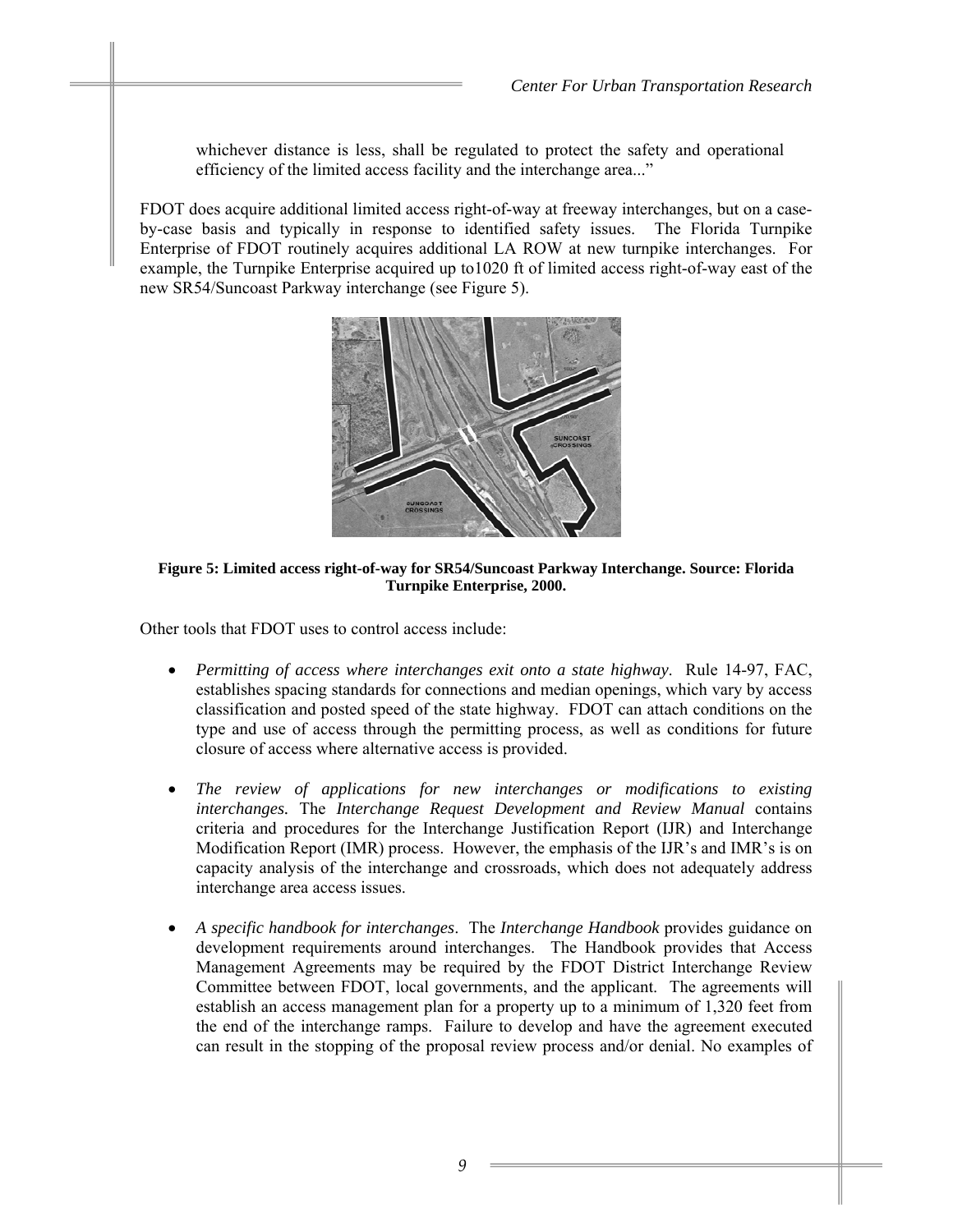such agreements were identified, as few new interchanges had been built following enactment of the agreement provision.

#### **Issues in Current Practice**

Interviews with various state transportation agency representatives and property appraisers revealed several issues or common problems related to the acquisition of limited access right-ofway at interchanges. These issues are discussed below.

## *Escalating Right-of-Way Costs*

In Florida, the cost of right-of-way has continued to escalate and right-of-way costs now exceed construction costs in many areas. Staff of the Florida Department of Transportation indicated that under Florida law, they must take into consideration a variety of issues that affect the cost of right-of-way. In addition to the land itself, other costs of the right-of-way acquisition process include costs for title searches and reports, owner's appraisals, business damages, outdoor advertising, attorney fees, administrative settlements, court costs, relocation costs, property security, demolition, asbestos surveys and abatement, and clean up for contaminated sites. In addition, attorneys may contact property owners directly and assist them in obtaining the highest possible returns. The combination of high growth and encouragement to litigate has the Florida Turnpike Enterprise anticipating that almost 75 percent of right-of-way cases will file for litigation (*15*). The high cost of litigation combined with the 12 person jury for eminent domain cases, has contributed to high awards.

## *Unclear Documentation*

The purchase of access rights is a technique used by every state transportation agency. Most state transportation agency design manuals also have requirements for limited access right-of-way at interchanges. However, little is written on the procedures for acquiring access rights. This is because most state right-of-way personnel interviewed for the study indicated they view access rights in the same way they view real property.

To determine how much was spent on limited access right-of-way or whether access rights were purchased at an interchange requires inspection of each parcel negotiation included in an improvement project. In addition, the improvements at interchanges are typically not listed by interchange, but as stand-alone projects. Institutional memory appears to be the most efficient method of obtaining information about specific locations. This creates problems when attempting to value access, inventory existing access rights, or to budget for future limited access purchases.

# *Valuation of Access Rights*

Little literature is available on the valuation of access rights. One study that was identified was a 1995 thesis from the University of Texas which attempted to create a standard methodology for valuation of access rights using an econometric model (*16*). Researchers found little raw data on what agencies pay for access and encountered several other problems in creating a standard value for access rights, including the lack of standardized reporting of sales data, the site-specific nature of the value, and the lack of a standard definition of reasonable access (*16*). Courts award compensation based in part on the degree of reasonable access available to the site, which is determined on a case-by-case basis. This complicates the valuation of access rights and results in wide variation in monetary awards.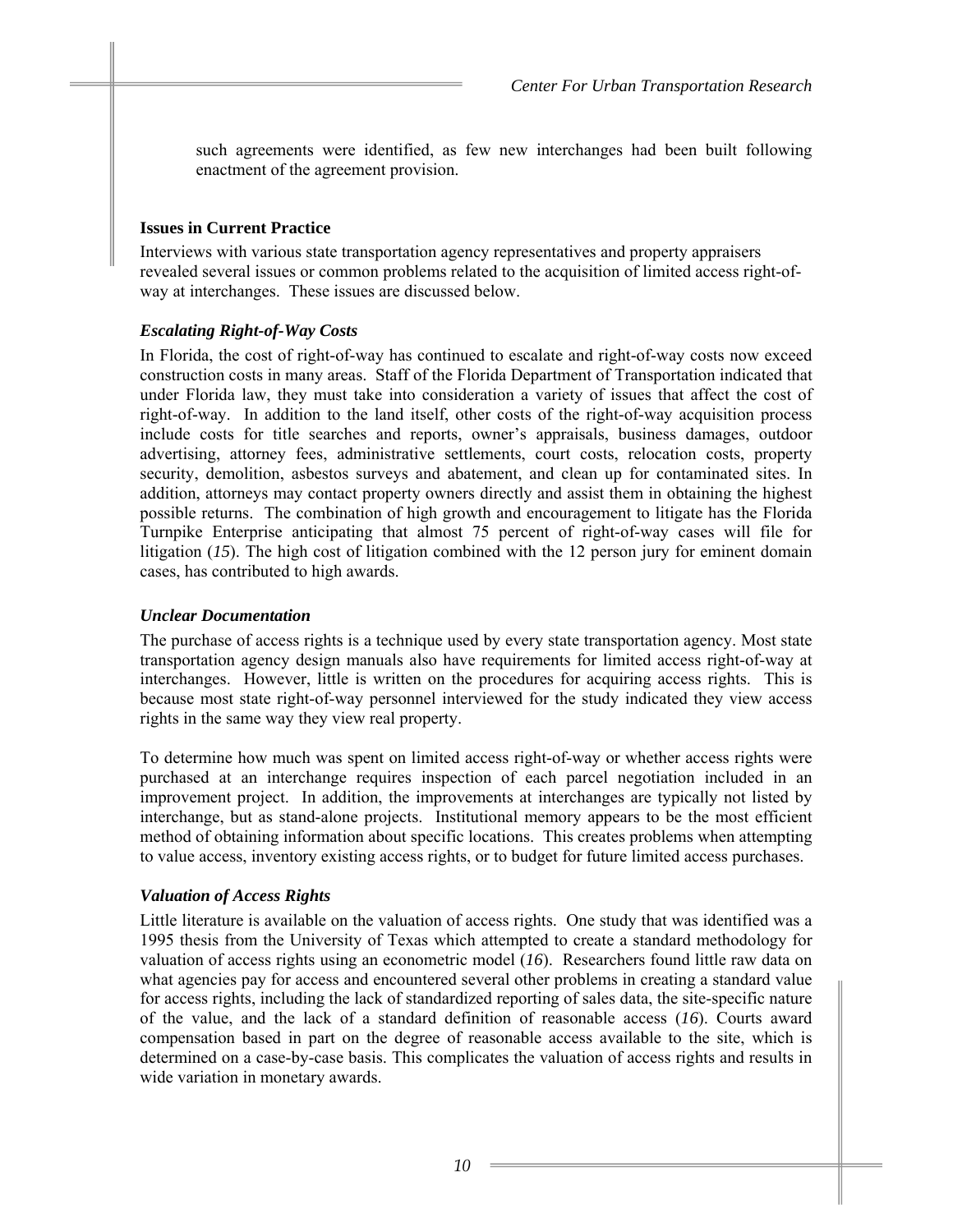# *Individuality of Each Interchange Area*

Another issue is that each interchange area is unique, making it difficult to apply a uniform policy for access control or to determine the potential costs of acquiring LA ROW. The design and controls needed at an interchange are dictated by the traffic patterns, topography, and land uses at that interchange. Most state transportation agency staff interviewed for the study agreed that acquiring additional limited access right-of-way would help safety and operations, but many felt it would probably be cost-prohibitive and difficult to budget. The reasons stated were that the value of property is too elastic from site to site and the procedures for purchasing right-of-way rely heavily on negotiations and the courts.

Given these issues, many felt that it would be difficult to determine if the acquisition would be cost effective, short of cost estimating every parcel. Establishing a standard value for the cost of limited access right of way is difficult in practice, given that any average cost would be too high for areas with large vacant tracts of land or too low for areas with numerous small or developed parcels. In addition, even if no land is actually needed for the improvement, the public agency may still have to purchase the entire property rather than simply imposing an access restriction in the deed, if the property does not have existing alternative access or a frontage road is not provided.

An example of the difficulty in determining a typical or average cost for limited access right-ofway can be found at the I-75 and Bruce B. Downs Boulevard interchange, which was the study interchange for the operations analysis component of this study. In 2004, FDOT was involved in improving the interchange and had acquired limited access right-of-way from two property owners at I-75 and Bruce B. Downs Boulevard. These two properties, a donut shop and a restaurant, had no direct access to Bruce B. Downs Boulevard and no property was taken. Both were located on and obtained access via a frontage road that exits onto Bruce B. Downs Boulevard at Donna Michelle Drive. They were compensated to ensure that no access could ever be obtained from Bruce B Downs Boulevard in the future and the property deeds were changed accordingly.

The FDOT's appraiser valued the access rights of the two properties at \$250,000—one for \$100,000 and the other for \$150,000. If the *only* available access to the properties had been on Bruce B. Downs Boulevard, then FDOT would have had to purchase both commercial properties at an estimated cost of about \$4,500,000 and would have also incurred costs to relocate the businesses. FDOT staff note that in a more urbanized location, which is developed with gas stations, auto dealers, and other businesses, right-of-way costs could have exceeded \$80 to \$100 million dollars. In rural settings, where land is still primarily agricultural or low density residential and parcel sizes are relatively large, limited access right-of-way can be acquired at a more reasonable cost.

Another variable is whether the additional limited access right-of-way is acquired before or after the interchange is built. Right-of-way valuation is based upon the highest and best use of the land. The highest and best use after an interchange is constructed is usually intense commercial, and thus the property owner receives a benefit in property use type which further increases the value of the land and the cost to the agency.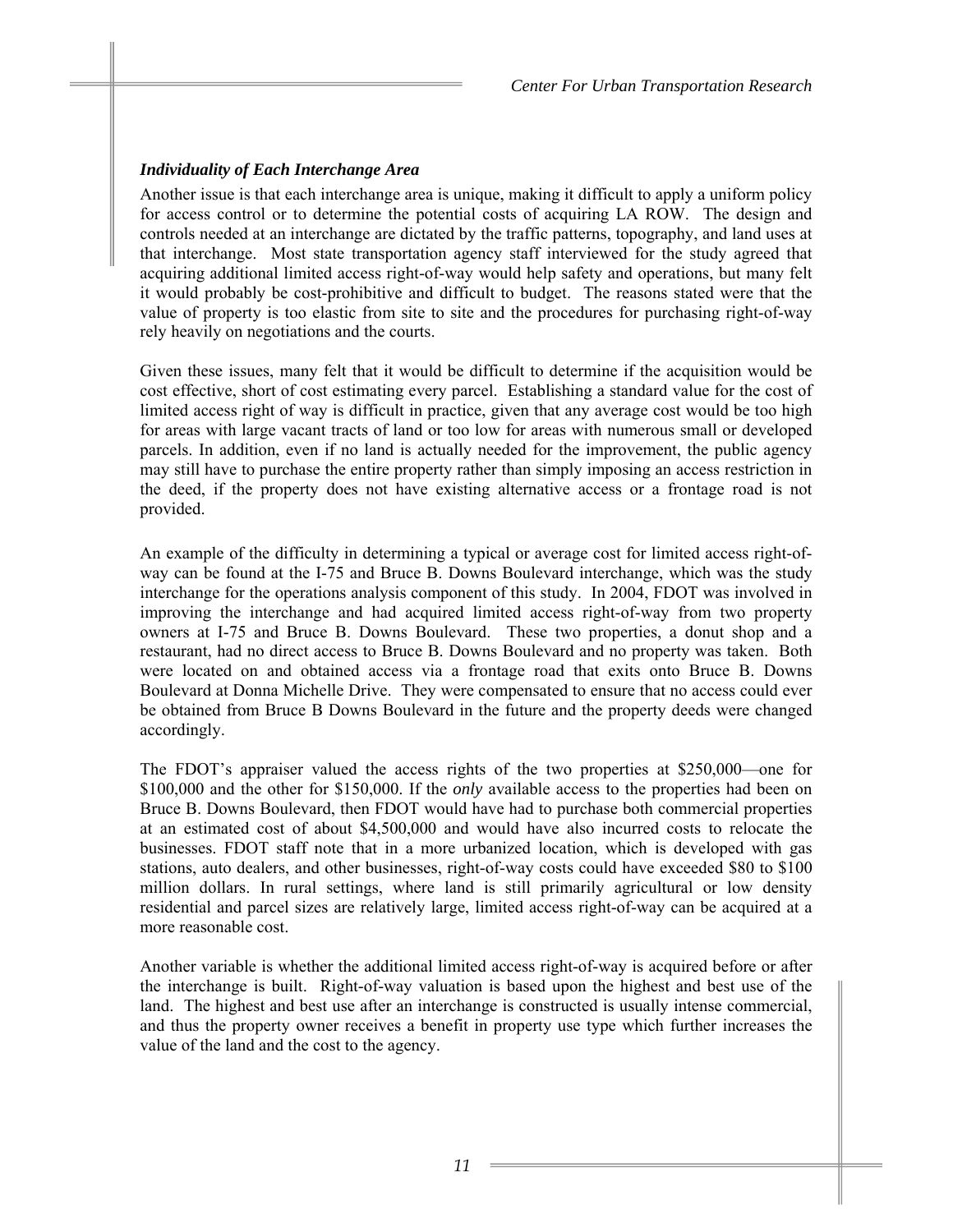# *Holding the Limited Access Line*

Access management administrators interviewed for the study noted problems with "holding the line" on access control. In other words, even when the state transportation agency owns limited access right-of-way, the agency may be pressured to provide breaks during access permitting or inadvertently do so as a result of poor tracking mechanisms. Such breaks in the access control line can rapidly undermine the ability of the agency to prevent further access and in turn result in inadequate access control.

Several respondents indicated that a good tracking mechanism is needed to identify limited access right-of-way that is owned by the agency. Review procedures would also help assure consistent administration and application of access management principles when evaluating requests for a break in the access control line. Efforts are currently underway at FDOT to establish a commitment compliance mechanism through a computer tracking system as part of the environmental streamlining (ETDM) process. For LA ROW, documentation could take the form of a check box on interchange access issues that is part of the project documentation passed on to other divisions involved in the project, along with a note that a limited access right-of-way purchase had occurred and any commitments made.

# **METHODOLOGY**

The objective of the study was to determine whether it is cost effective for FDOT to strategically acquire additional limited access right-of-way at the time an interchange is built, and specifically what benefits could accrue to the State and the traveling public, in light of the potential costs. The methodology, which is discussed in more detail below, included the following basic steps:

- 1. Identify an interchange with the appropriate characteristics for use in the evaluation;
- 2. Conduct a traffic operations analysis of the interchange with varying access configurations, to determine the potential impact of access control on the operational life of the interchange;
- 3. Determine representative crash frequency for interchanges experiencing back-ups due to the proximity of signalized access to off-ramps;
- 4. Determine typical costs of limited access right-of-way in developed and undeveloped areas, and
- 5. Conduct a cost/benefit analysis of acquiring varying amounts of limited access right-of-way in light of the potential long term safety and operational benefits, and right-of-way costs.

# **Site Selection**

With the assistance of FDOT, a list of potential sample interchanges was identified for possible use in this study. The team selected the interchange at I-75 and Bruce B. Downs Boulevard (CR 581) due to the availability of recent CORSIM data and the land development and access characteristics in the immediate area. The interchange is located in a high growth area north of Tampa, known as New Tampa, and has experienced considerable development in the immediate area. Figure 6 is an aerial of the interchange. Considerable development has occurred since the aerial photograph was taken.

The existing I-75/ Bruce B. Downs Boulevard (CR 581) interchange is a diamond configuration. The intersections of the I-75 ramp terminals with Bruce B. Downs Boulevard (CR 581) are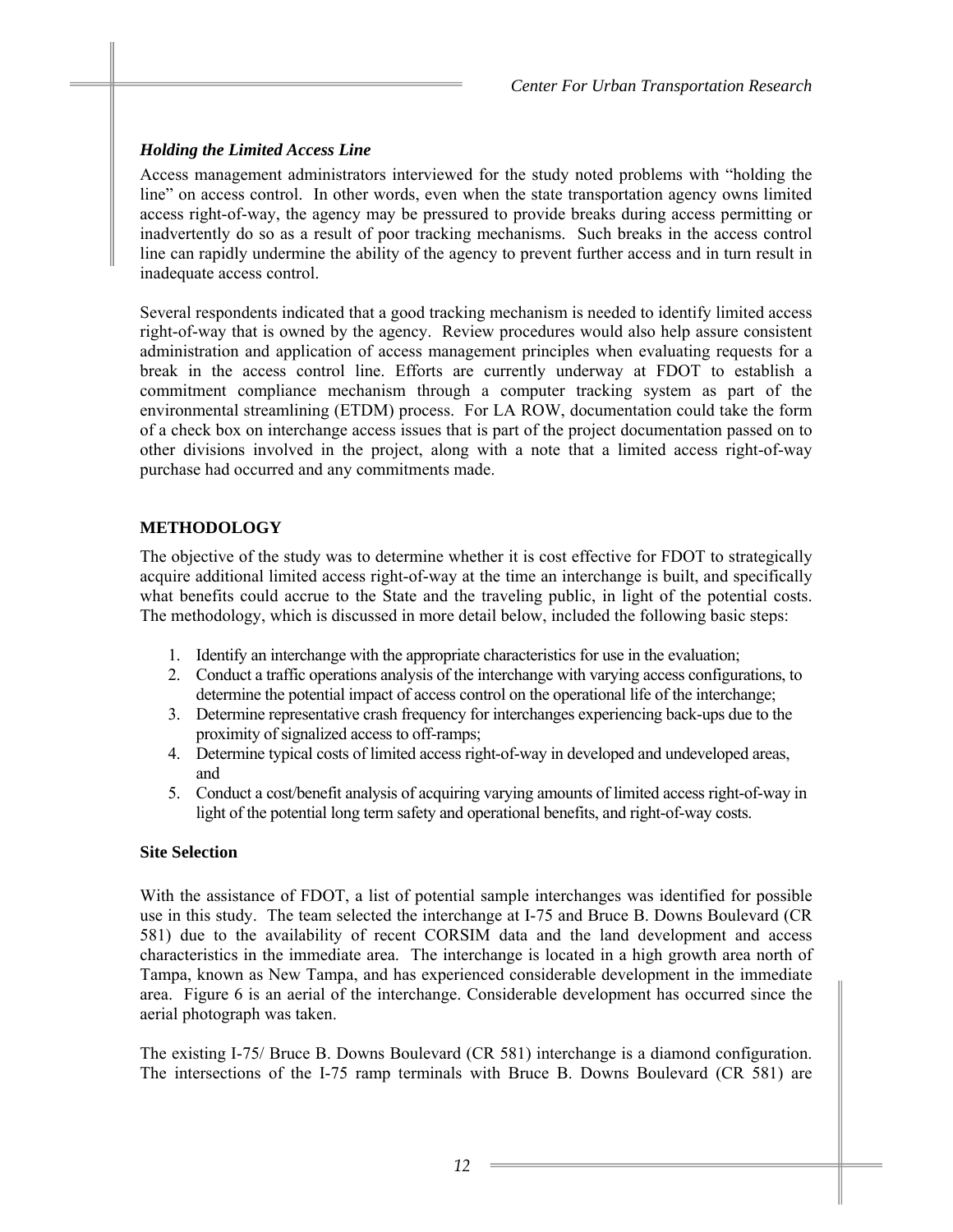signalized. Single lane ramps are currently provided for the southbound off-ramp, the southbound on-ramp, and the northbound on-ramp. The northbound I-75 off-ramp was recently widened to provide a two-lane off-ramp. A 1,800-foot parallel deceleration lane was constructed on the I-75 mainline at the diverge area. Dual left-turn lanes are provided on this ramp for the northbound I-75 to southbound Bruce B. Downs Boulevard (CR 581) movement. Two right-turn lanes are provided on this ramp for the northbound I-75 to northbound Bruce B. Downs Boulevard (CR 581) movement. One of the two right-turn lanes joins the two northbound Bruce B. Downs Boulevard (CR 581) through lanes as a lane addition (i.e., a free-flow lane) resulting in three northbound lanes that continue north of the Donna Michelle Drive. The other right turn lane is located immediately adjacent to the dual left-turn lanes and is subject to signal control.

A signalized intersection at Bruce B Downs Boulevard and Donna Michelle Drive is approximately 1720 feet from the signalized intersection of northbound interchange off-ramp. The high traffic volumes on the Bruce B. Downs Boulevard (CR 581) and I-75 northbound offramp resulted in a significant queue on Bruce B. Downs Boulevard and periodic back-ups onto the mainline from the northbound off-ramp—a condition that resulted in the need for reconstruction of the northbound off-ramp. The existing right-of-way on I-75 is 324 feet with the limited access right-of-way extending along the ramps approximately 94 feet from the edge of the travel lane. The existing right-of-way on Bruce B. Downs Boulevard (CR 581) is 200 feet. These factors, coupled with the explosive growth of New Tampa, make the Bruce B Downs Boulevard/I-75 interchange an interesting site for further evaluation.



**Figure 6: Aerial photograph of the I-75/Bruce B Downs Boulevard interchange.**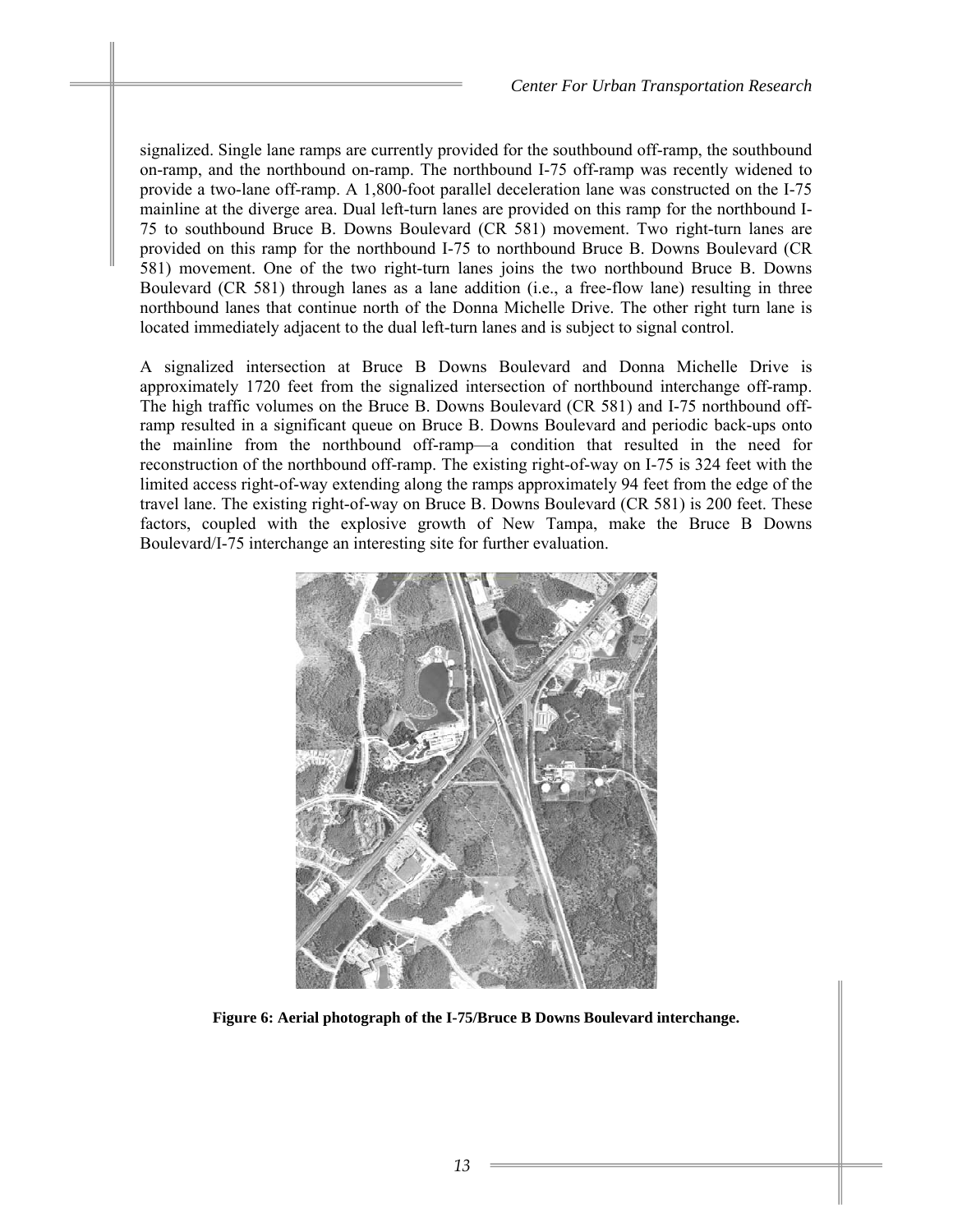# **Operational Analysis**

The original CORSIM files for the interchange were obtained from FDOT for use in evaluating the operational effects of limiting access near the freeway interchange ramp. The models simulated operations at the interchange and its influence area, which includes several signalized intersections along the Bruce B. Downs Boulevard crossroad and a nearby interchange at I-75 and Fletcher Avenue.

After delving into the analysis using the original models, it became clear that the number of variables would make it nearly impossible to isolate the impacts of access control on the operational life of the interchange. For example, a change in access spacing resulting in an average delay reduction for the right turning vehicle of 15 seconds per vehicle, would likely be negligible if it were averaged into the total number of vehicles in the larger network. The presence of a sweeping free-flow right-turn lane also made the interchange configuration somewhat atypical for urban settings, where a wide radius is not typically needed because operating speeds are normally lower.

To more closely model an urbanized interchange, the free right turn lane was removed from the network and the CORSIM data was changed to reflect a standard diamond interchange configuration. Other than this, the number of lanes on the freeway, off-ramp, arterial, and intersection were the same as the actual interchange. Next, the links not affected by the length of limited access right-of-way were removed, as was the off-ramp interaction with an adjacent downstream traffic signal.

The final network includes one direction of the freeway, a small segment of the arterial crossstreet, the off-ramp of interest, the corresponding on-ramp, and the downstream traffic signal just enough links and nodes to properly simulate the interactions of interest. As the analysis proceeded, the spacing was changed between the ramp and the downstream signal, but the total lane-miles in the network remained unchanged. This allowed easy, direct comparisons of the results from the various simulation runs.

Two measures of effectiveness were used to evaluate the effects of the various degrees of access control on interchange operations. These were: 1) Queue Length on the interchange off-ramp; and 2) Vehicle Hours of Delay for the entire network. Obviously, a variety of other variables could also impact interchange operations. To focus the analysis on the impacts of access control, these other variables were considered to be constants and included the following:

- a) Distribution of traffic volumes on the freeway mainline and off ramp,
- b) Percentage of turning movement counts at the intersections,
- c) Proportion of "up" weaving vehicles (vehicles weaving from the freeway off-ramp into or across the arterial traffic),
- d) Proportion of "down" weaving vehicles (arterial traffic that weaves across the entering off-ramp traffic),
- e) Heavy vehicle percentage,
- f) Signal progression effects.

In sum, the final methodology for the operational analysis included the following three steps: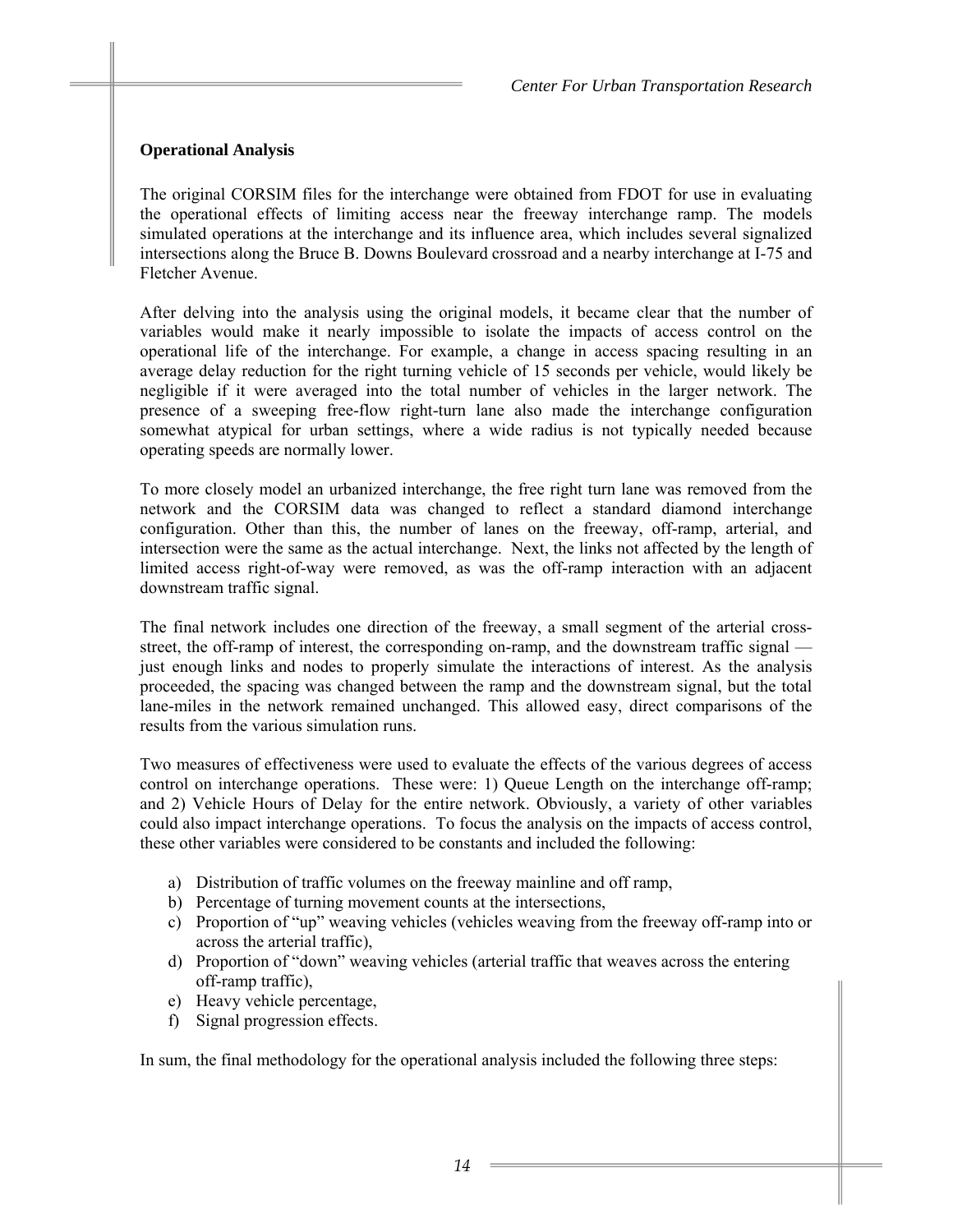- 1. Modify the existing interchange configuration to an average urban diamond design, including the elimination of a free flow right-turn opportunity, and then increase the traffic flowing through the interchange area until the interchange fails operationally. To reduce the number of combinations of different traffic volumes on the off-ramp and arterial, the volume on the offramp was set the same as the directional volume on the arterial. (Note: A three percent annual growth rate in all traffic was assumed. "Fails operationally" indicates that the off-ramp traffic queue from the interchange traffic signal was observed backing up onto the interstate mainline based on CORSIM simulation.)
- 2. Model the modified interchange with 200 feet of separation between the freeway ramp intersection and the first signalized intersection on the crossroad (permitting no additional access between the ramp terminus and the intersection) and increase traffic flow until the interchange fails operationally.
- 3. Continue to model the interchange with the varied access spacing between the freeway ramp intersection and the first signalized intersection on the arterial at 200-foot increments (continuing to permit no additional access between the ramp terminus and the intersection) until the intersection is approximately one-quarter mile downstream, and increasing traffic flow at each increment until the interchange fails operationally.

Based on initial simulation studies, a highly significant correlation was observed between the queue length on the interchange off ramp and length of limited access frontage. The relationship between these two variables reveals how insufficient access spacing causes off-ramp traffic to back into the freeway mainline and create major delays on the interstate. The delay of the entire network could be used to quantify the operational benefits from reduced delay for the varied access spacings.

# **Safety Analysis**

One of benefits for FDOT to acquire additional limited access right-of-way is the potential reduction of traffic crashes on the freeway due to traffic back-ups causing lane blockage. No past studies were found that examined the safety effects of length of limited access frontage on the freeway. To quantify the safety benefit, a safety analysis needs to be conducted to relate crash frequency to the length of access controlled frontage.

The study sites, selected in coordination with FDOT, were interchanges characterized by traffic back-ups onto the freeway mainline due to insufficient separation of signalized access on the crossroad. The objective of the safety analysis was to relate crash frequency to the length of access controlled frontage, and provide an approximate measure of potential crash reduction for the benefit and cost analysis.

Crash data for the study sites were obtained from FDOT for a five year period from year 1999 to 2003. For each site, crash data were obtained for a one-mile freeway section before the off-ramp. That is the freeway segment that would most likely experience safety problems due to short access controlled right-of-way. The study sites are as follows:

- I-295 N/Blanding Boulevard(Duval County)
- I-295 S/Blanding Boulevard(Duval County)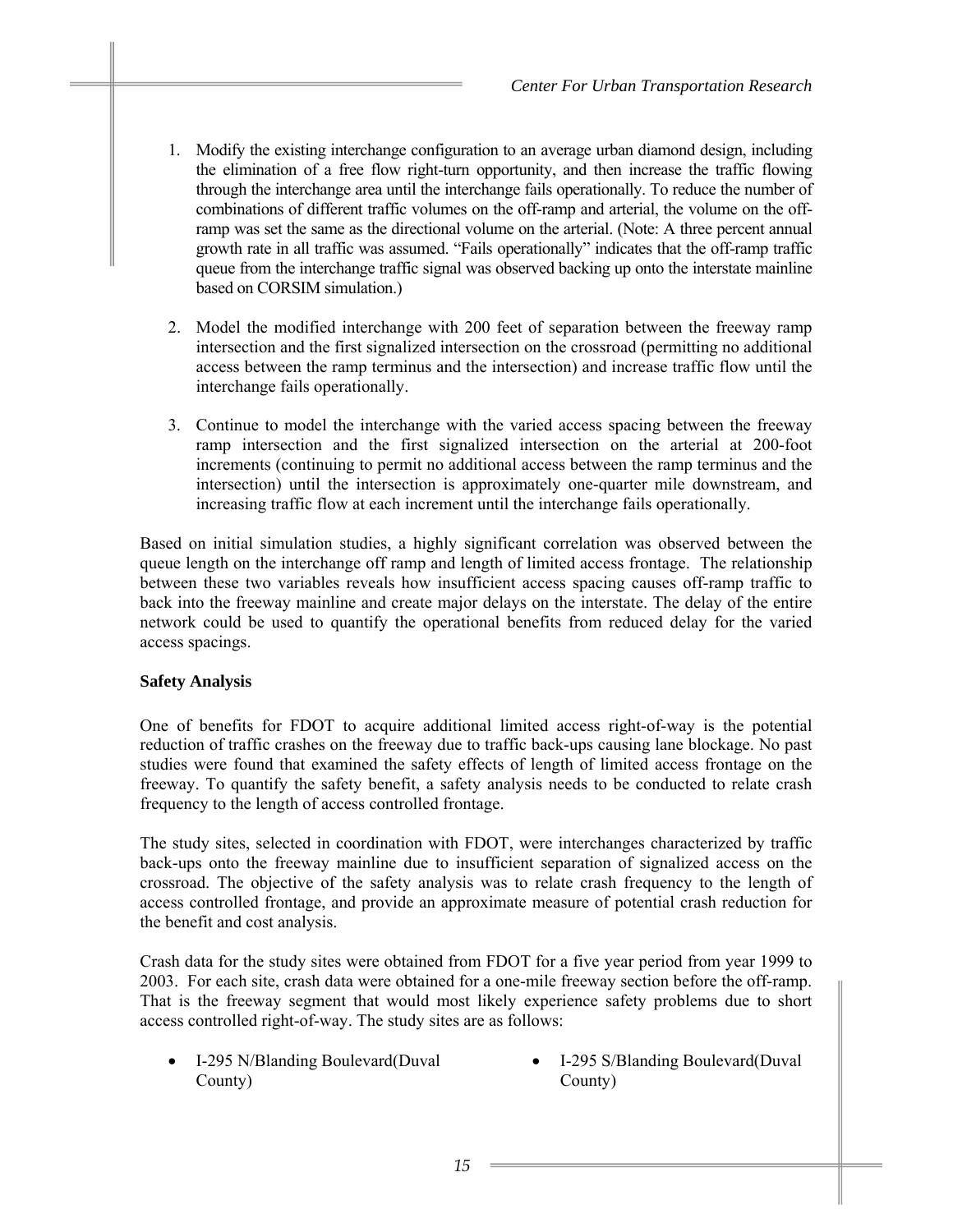- I-95 S/J. Turner Butler Boulevard(Duval County)
- I-75 N/SR 54 (Pasco County)
- I-4 N/Lee Road (Orange County)
- I-95 N/Commercial Boulevard (Broward County)
- I-95 S/Commercial Boulevard (Broward County)
- I-275 N/Fowler Avenue (Hillsborough County)
- I-275 S/Fowler Avenue (Hillsborough County)
- I-275 N/Hillsborough Avenue (Hillsborough County)
- I-275 S/Hillsborough Avenue (Hillsborough County)

Linear regression models were developed to establish the relationship between the length of limited access frontage and the number of crashes to measure the safety effects of the length of limited access frontage,. The models were developed for three different types of crashes including Fatalities, Injuries, and Property Damage Only (PDO).

# **FINDINGS**

## **Operational Findings**

The operational analysis included two parts: (1) effects of the length of access controlled frontage on the traffic back-ups on the interstate; (2) estimated delay savings between varied lengths of access controlled frontage. To test the effect of varied length of access controlled frontage on traffic back ups on the interstate, the length was set from 200 feet to 1320 feet at 200-foot increments. For each signalized access spacing, traffic volumes were gradually increased until the traffic on the off-ramp was observed to back into the freeway mainline.

To reduce the number of combinations of traffic volumes on the off-ramp and arterial, the volume on the off-ramp was set the same as the directional volume on the arterial. Figure 7 illustrates traffic volumes on the off-ramp and arterial that make the interchange fail operationally. For example, when the signalized access spacing was equal to 200 feet, the interchange failed operationally when the off-ramp volume or directional arterial volume reached 1,500 vph.



**Figure 7: The Effect of Access Controlled Frontage on Volume**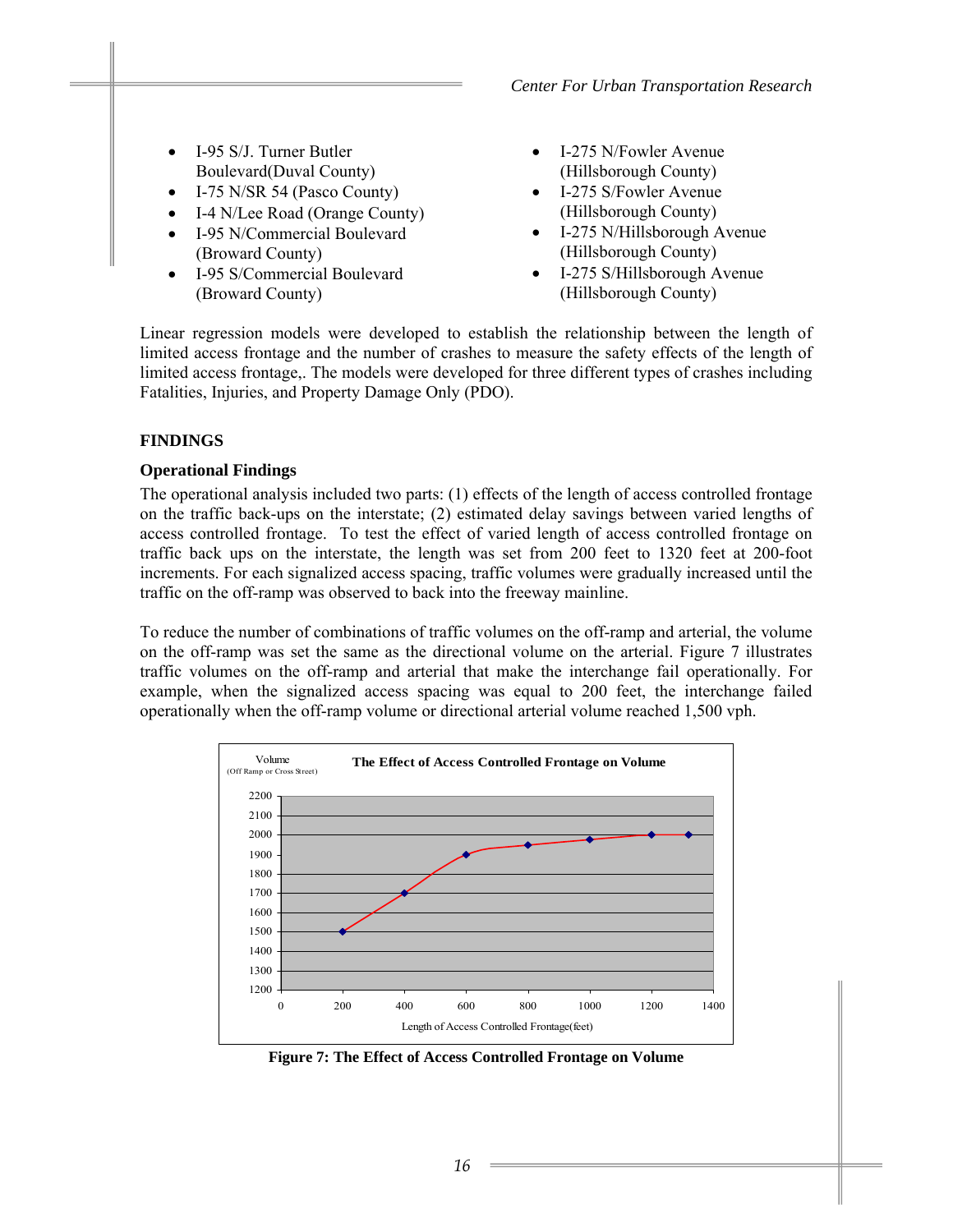As seen in Figure 7, increasing access spacing from 200 feet to 600 feet resulted in the most significant capacity gains, and these capacity gains began to level off between 600 feet to 1320 feet. Volumes on the off-ramp and arterial were increased by approximately 400 vph when the access spacing was increased from 200 feet to 600 feet. Between 600 feet to 1320 feet, volume on the off-ramp increased by about 100 vph. At that point the off-ramp reached its capacity under the assumed geometrics.

Given the study assumptions, including a 3% growth rate in traffic volume, the increase of access spacing from 200 feet to 600 feet would postpone interchange failure for approximately 8 years. Acquiring one-quarter mile of limited access right-of-way could potentially extend the operational life of the interchange for approximately 10 years.

Based on the above analysis, three alternatives for acquiring different lengths of limited access frontage—200 feet, 600 feet, and 1320 feet—were recommended for evaluation in the cost benefit analysis. The difference of total network delay was used to quantify operational benefits of one alternative over the other. The assumptions included a 3% growth in traffic volume per year over a 20 year design life, with no changes to the geometry of the simulation network over the design life of the interchange. A total of 20 CORSIM simulation runs were conducted for each alternative. The results of simulation runs are listed in Table 4.

| Year             | Delay for Alternatives (Vehicle-hours) |       |       |  |
|------------------|----------------------------------------|-------|-------|--|
|                  | 200'                                   | 600'  | 1320' |  |
| BaseYear         | 285                                    | 120   | 105   |  |
| Year 1           | 316                                    | 141   | 129   |  |
| Year 2           | 352                                    | 151   | 139   |  |
| Year 3           | 443                                    | 160   | 158   |  |
| Year 4           | 476                                    | 173   | 168   |  |
| Year 5           | 569                                    | 187   | 176   |  |
| Year 6           | 566                                    | 229   | 183   |  |
| Year 7           | 617                                    | 271   | 227   |  |
| Year 8           | 620                                    | 312   | 272   |  |
| Year 9           | 645                                    | 354   | 293   |  |
| Year 10          | 679                                    | 399   | 333   |  |
| Year 11          | 753                                    | 385   | 342   |  |
| Year 12          | 752                                    | 435   | 367   |  |
| Year 13          | 792                                    | 429   | 384   |  |
| Year 14          | 809                                    | 440   | 348   |  |
| Year 15          | 912                                    | 450   | 417   |  |
| Year 16          | 911                                    | 466   | 441   |  |
| Year 17          | 915                                    | 468   | 432   |  |
| Year 18          | 943                                    | 499   | 459   |  |
| Year 19          | 910                                    | 487   | 452   |  |
| Year 20          | 921                                    | 516   | 447   |  |
| Total            | 13,900                                 | 6952  | 6167  |  |
| <b>Reduction</b> |                                        | 6,948 | 7,733 |  |

**Table 4: Delay Reduction Between Different Alternatives**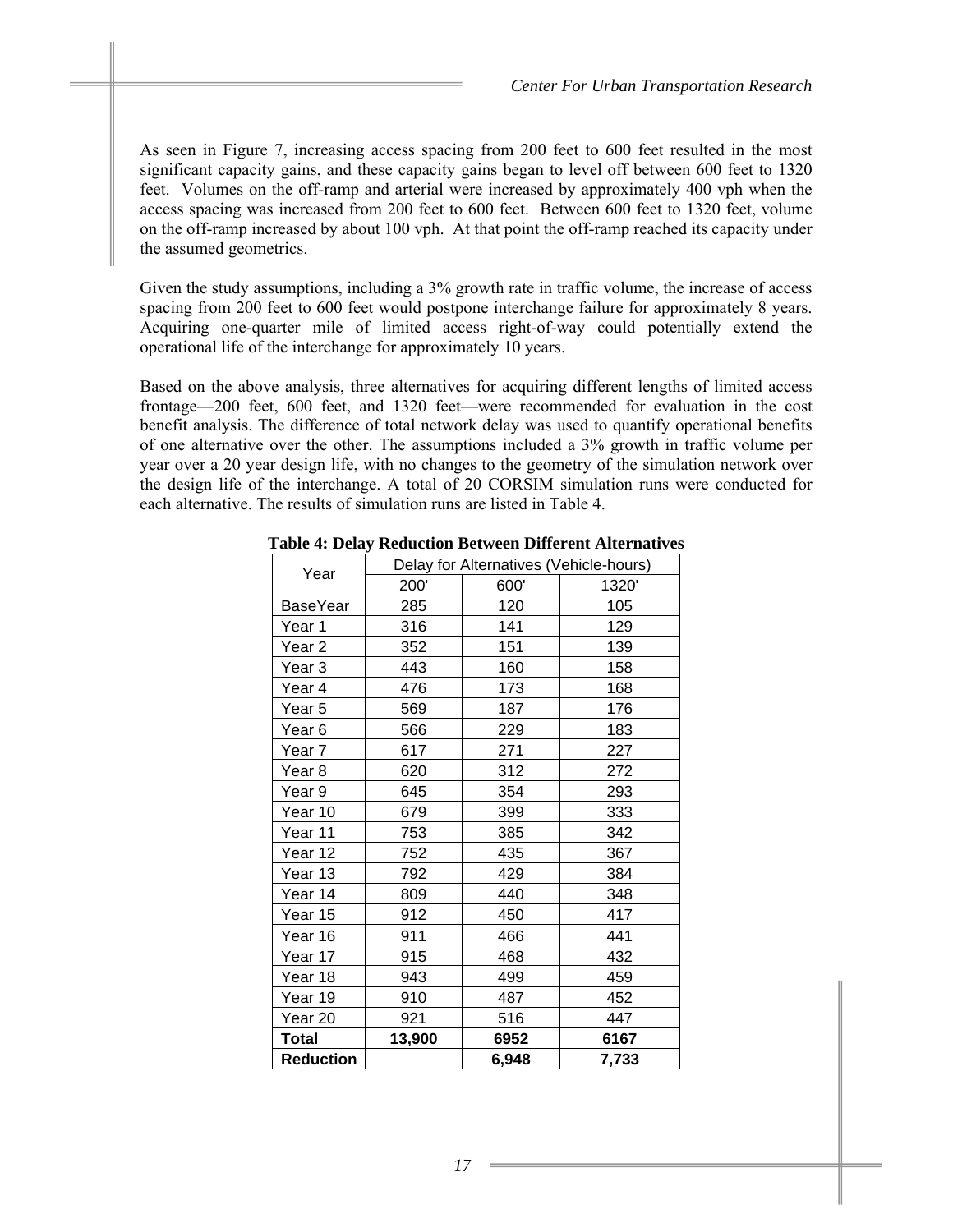# **Safety Analysis**

To provide an approximate measure of potential crash reduction for the benefit and cost analysis, regression models were developed to establish the relationship between the number of crashes and the length of limited-access frontage. The total number of crashes on one mile of freeway segment before the off-ramp in the five-year period was used as the dependent variable. The length of limited-access frontage was used as the independent variable.



**Figure 8: Effect of Length of Limited Access Frontage on the Number of Crashes** 

Crash data collected at 11 study sites were used to perform the regression analysis. Figure 8 illustrates the relationship between the actual number of crashes in five years and the length of limited-access frontage. It indicates the potential number of crashes that could be reduced when the length of limited-access frontage is increased.

In addition, regression models were developed for estimating the number of fatalities, number of injuries, and number of property damage only (PDO) crashes for different lengths of limited access frontage. Figures 9 to 11 illustrate the trend line for each type of crash.

The crash data collected from 11 study sites showed a consistent descending tendency for three types of crashes (fatality, injury, and PDO) with the increase of length of limited-access frontage. The R-squared values for the regression models are relatively low. The primary reason is that the length of limited access frontage only has an impact on the crashes caused by traffic back-ups onto the freeway mainline. However, it is very difficult to separate this type of crash from the others.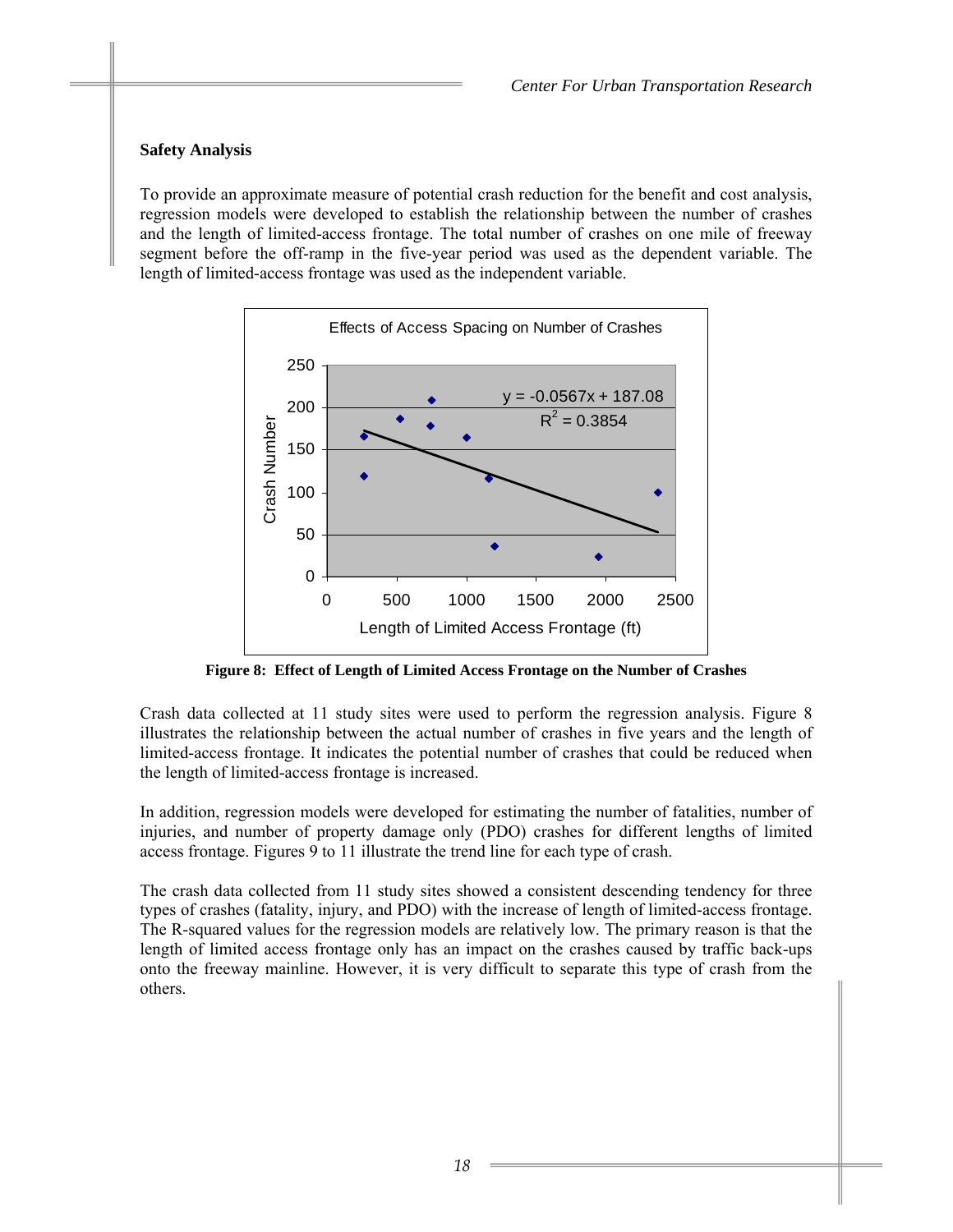

**Figure 9: Effect of Length of Limited Access Frontage on the Number of Fatalities** 



**Figure 10: Effect of Length of Limited Access Frontage on the Number of Injury Crashes**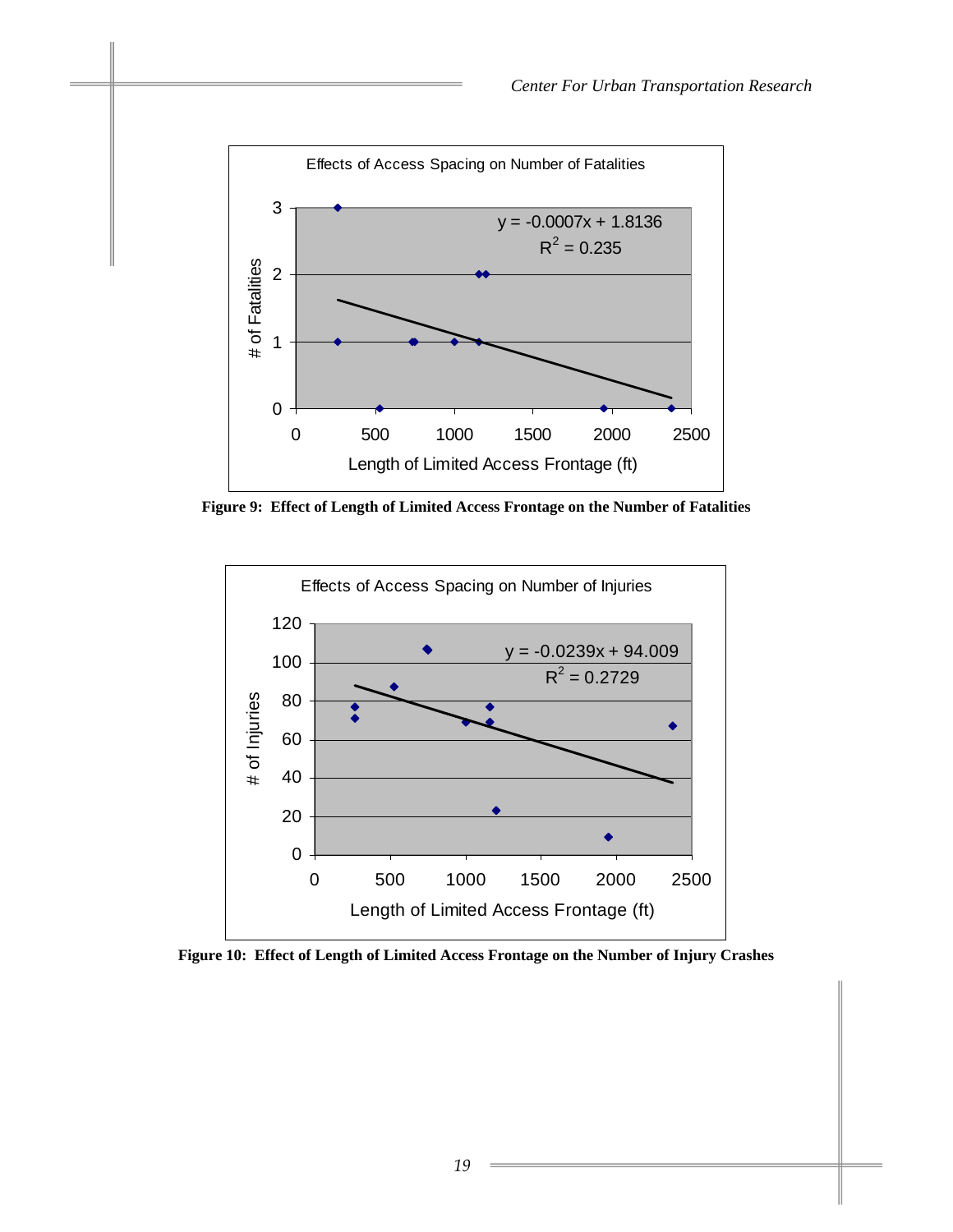

**Figure 11: Effect of Length of Limited Access Frontage on the Number of Property-Damage-Only (PDO) Crashes** 

# **Cost/Benefit Analysis**

The next step in the study was to determine the different costs and benefits associated with purchasing different lengths of limited access right of way at interchanges. The change (usually, an increase) in benefits and costs is used to calculate the benefit-cost ratio.

B/C=∆ user benefits/∆ investment cost

The cost/benefit analysis compared the following alternatives:

 Alternative A: Purchasing 200 ft of LA Right of Way (Current Practice) Alternative B: Purchasing 600 ft of LA Right of Way Alternative C: Purchasing 1320 ft of LA Right of Way

Below is an overview of benefits and costs factored into the analysis. The future benefits in each area were converted into present values using the federally recommended discount factor of 7% (*17*).

# **Benefits:**

1. \$ savings for not purchasing LA ROW on developed land (B1) B1=Average Cost of ROW Per Front Foot \* 400/(1+DiscountFactor)<sup>20</sup> Where,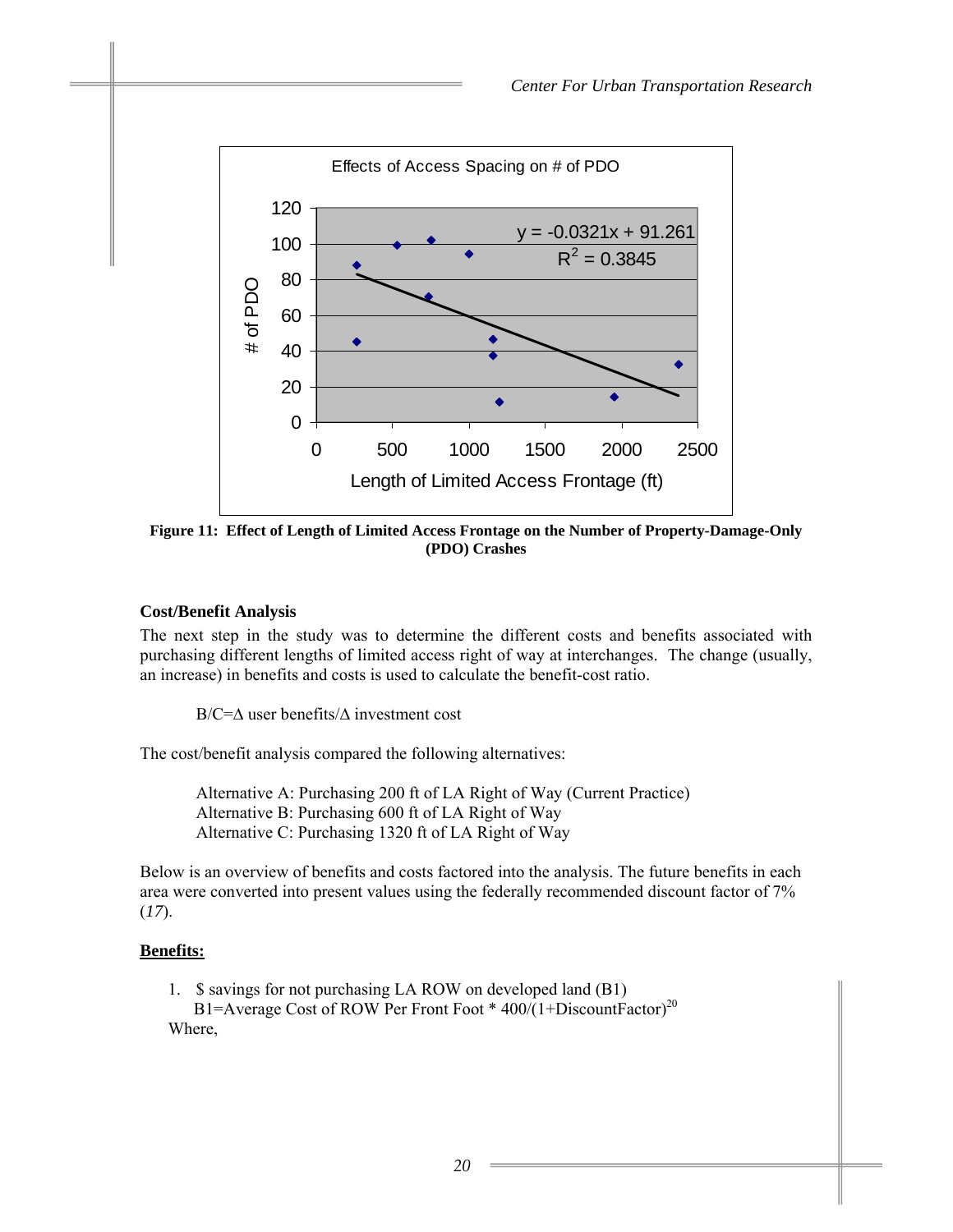B1 = present value of ROW for 400 feet of developed land. 400 feet was believed to be the minimum length that needs to be purchased in order to reconstruct the freeway off ramp area.

2. decreased delay and travel time (B2)

B2= $\sum [(\Delta \text{ Delay}_i^* 1.25^* 2^* 250^* \text{ average cost of time})/(1+\text{DiscountFactor})^i]$ Where,  $\Delta$  Delay<sub>i</sub>=the difference of delay between two alternatives in i years

 i=the number of years from the base year up to twenty Working Days: 250 days per year Average Cost of Time (\$2002) \$13.25 per person hour 2 refers to 2 PM peak hours per day, Vehicle Occupancy: 1.25 persons per vehicle (Source: TTI Urban Mobility Report)

3. fewer accidents (B3)

B3=∑[( $\triangle$  Fatality<sub>i</sub> \* average cost per death +  $\triangle$  Injury<sub>i</sub> \* average cost per injury +  $\triangle$  PDO<sub>i</sub> \* average cost per PDO)/(1+DiscountFactor)i ]

Where,

∆ Fatality=the difference of number of fatalities between two alternatives in i years ∆ Injury=the difference of number of injuries between two alternatives in i years ∆ PDO=the difference of number of Property Damage Only crashes between two alternatives in i years i=the number of years from the base year up to twenty Average cost for each type of crash: Death: \$1,120,000

Nonfatal Disability Injury: \$45,500 PDO: \$8,200 (Source: National Safety Council 2003)

# **Costs:**

1. Initial cost for purchasing additional LA Right of Way of undeveloped land (C1) The average costs of ROW per front foot were obtained from the Florida Department of Transportation (FDOT) as follows:

- Average Rural Unimproved: \$500 per front foot
- Average Rural improved: \$1,000 per front foot
- Average Urban unimproved: \$1,625 per front foot
- Average Urban improved: \$15,000 per front foot

# **B/C Ratio**

The benefit-and-cost ratio was calculated for two comparisons: Alternative A (200') vs. Alternative B (600') and Alternative A (200') vs. Alternative C (1320') using the following equation:

$$
B/C = (B1 + B2 + B3)/C1
$$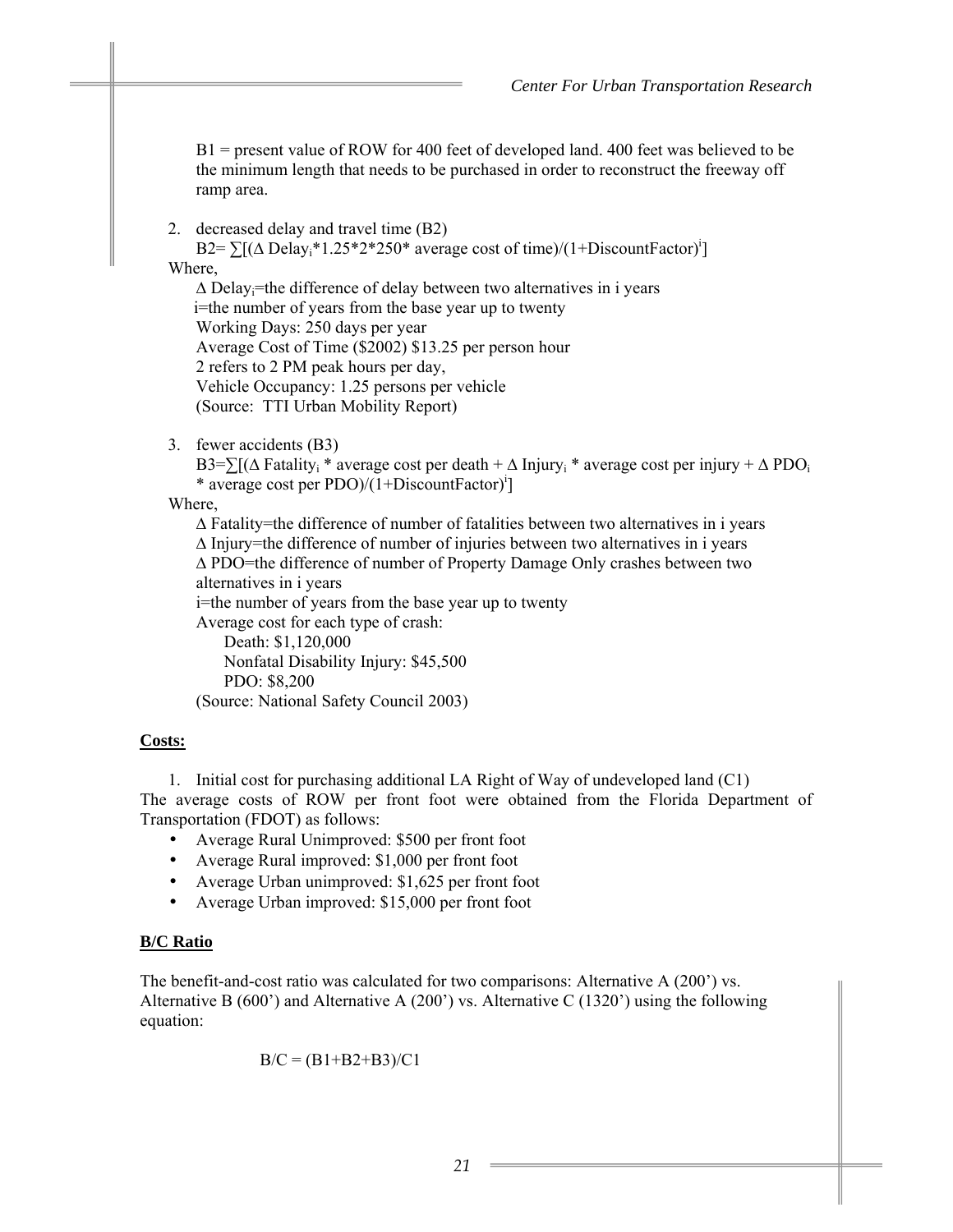The results of benefit-and-cost analysis are listed in Tables 5-6. It is apparent from these findings that the combined benefits of acquiring additional limited access right-of-way near an interchange in advance of development far exceed the costs of cure after the fact.

|                  | Urban<br>Benefit<br>Cost |           | Rural        |           |
|------------------|--------------------------|-----------|--------------|-----------|
|                  |                          |           | Benefit      | Cost      |
| ROW(B1)          | \$1,550,514              | \$650,000 | \$103,368    | \$200,000 |
| Delay $(B2)$     | \$28,280,906             |           | \$28,280,906 |           |
| Crashes (B3)     | \$1,809,178              |           | \$1,809,178  |           |
| Total            | \$31,640,598             | \$650,000 | \$30,193,452 | \$200,000 |
| <b>B/C Ratio</b> | 49                       |           | 151          |           |

**Table 5: Benefit-and-Cost Ratio of Alternative A (200') vs. Alternative B (600')** 

**Table 6: Benefit-and-Cost Ratio of Alternative A (200') vs. Alternative C (1320')** 

|                  | Urban        |             | Rural        |           |
|------------------|--------------|-------------|--------------|-----------|
|                  | Benefit      | Cost        | Benefit      | Cost      |
| ROW(B1)          | \$1,550,514  | \$1,820,000 | \$103,368    | \$560,000 |
| Delay (B2)       | \$31,256,063 |             | \$31,256,063 |           |
| Crashes (B3)     | \$5,065,698  |             | \$5,065,698  |           |
| Total            | \$37,872,276 | \$1,820,000 | \$36,425,129 | \$560,000 |
| <b>B/C Ratio</b> | 21           |             | 65           |           |

#### **CONCLUSIONS AND RECOMMENDATIONS**

Rapid population growth and escalating right-of-way costs in Florida have potentially dire implications for the ability of the Florida Department of Transportation to keep pace with transportation improvement needs. For interchange areas the problem is particularly acute, given the rapid development that occurs when an interchange is built. If this development is not carefully planned, the resulting access problems can lead to premature interchange failure and safety hazards on the freeway. At that point, reconstructing the interchange may prove cost prohibitive, given the cost of acquiring limited access right-of-way on commercial property.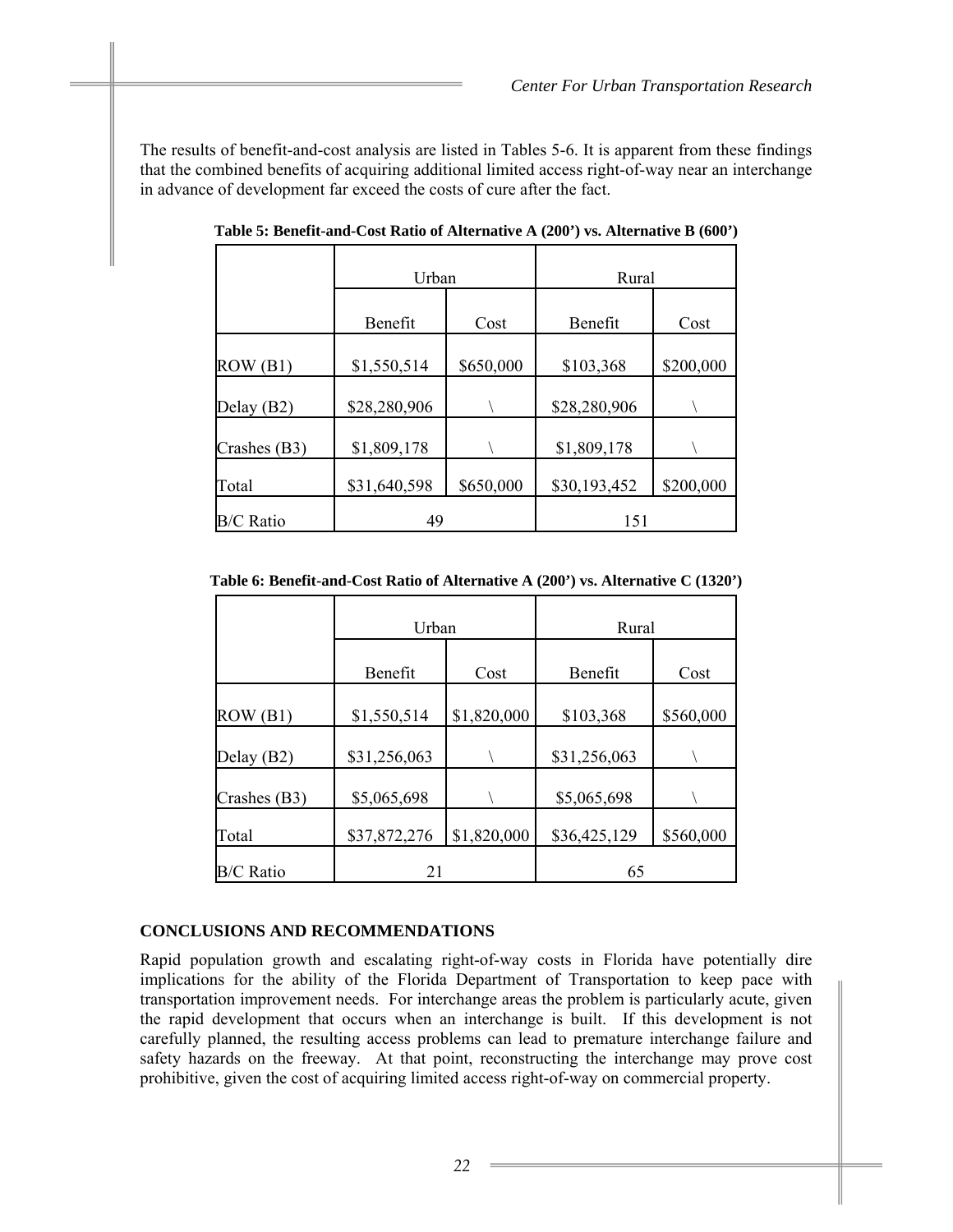Interchange areas are a highly valuable and visible community asset that should be carefully managed for the benefit of all users. Although the Florida Department of Transportation regulates access spacing in interchange areas, managing interchange area access through police power alone has certain limitations. Political pressures tend to be high for interchange area access, development is rapid but incremental, making coordinated planning difficult, and land ownership patterns and subdivision practices can limit the effectiveness of state policies. Access permits cannot be denied to individual properties when the result would be to deny all access, unless the property is acquired by the government agency or alternative access is provided.

Given these limitations, it is advisable for state transportation agencies to acquire additional limited access right-of-way (beyond the standard 100 or 300 feet) when the interchange is being planned and before the adjacent land is extensively subdivided and developed. This would help redirect access to more appropriate locations for safety and traffic operations. It would also help encourage the development of adequate internal street and circulation networks to accommodate interchange area development. Those who own businesses or have homes in the interchange area would benefit from improved access design and the lower likelihood that their land would be damaged or needed for interchange expansion. Supporting local government policies and regulations would help accomplish the desired outcomes.

The findings of this study indicate that the long term safety, operational, and fiscal benefits of purchasing additional limited access ROW at interchange areas, significantly exceed the initial up-front costs of acquiring additional limited access right-of-way. This is particularly true for new interchanges in areas where land has not yet been extensively subdivided and developed. The specific findings are preliminary, given the limited data set, the generalized nature of the study interchange, and the limitations of CORSIM. Additional research is suggested to further refine and expand upon the results. Nonetheless, the magnitude of these results suggests that state transportation agencies and the traveling public could benefit greatly by an increase in the amount of limited access right-of-way that is acquired at interchange areas to a minimum 600' and a desirable ¼ mile.